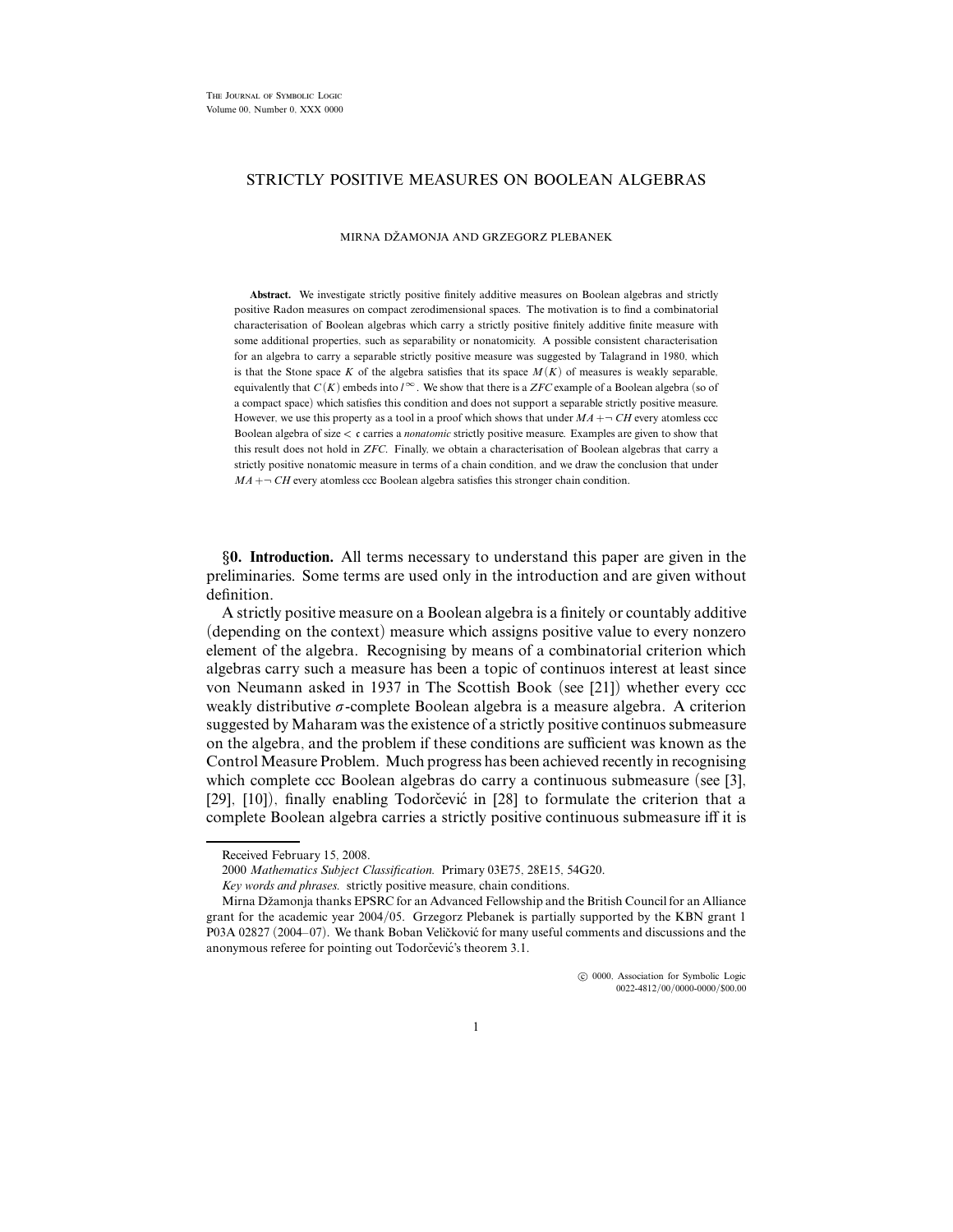weakly distributive and satisfies the  $\sigma$ -finite chain condition. These results reduced von Neumann's problem to the Control Measure Problem, whose negative solution however was recently obtained by Talagrand ([26], taking Farah's [9] as a basis). In particular, Talagrand's result answers negatively the problem of von Neumann.

Talagrand's results bring us back to square one as far as recognising combinatorially which  $\sigma$ -complete ccc algebras carry a countably additive strictly positive measure. Our emphasis however will be on *finitely* additive strictly positive measures. Restricting our attention to this type of measures we no longer need to concentrate only on  $\sigma$ -complete Boolean algebras. On the other hand, finitely additive strictly positive measures are already a wide enough class of measures. For example, a weakly distributive Boolean algebra carries a countably additive strictly positive measure iff it carries a finitely additive strictly positive measure (see [13]) and every Radon (so countably additive) measure supported by a zerodimensional compact space is the natural extension to its Stone space of a strictly positive finitely additive measure on a Boolean algebra. An important point is that there is already a combinatorial criterion on the Boolean algebras that carry a strictly positive finitely additive measure, namely Kelley's criterion from [19], see the preliminaries. The purpose of our work is to investigate possible improvements of this criterion which will enable us to recognise when the Boolean algebra supports a strictly positive finitely additive measure with additional features, such as being separable or nonatomic. Separable measures are those for which there is a countable subset of the algebra which approximates all elements of the algebra arbitrarily close in the measure. Such measures are considered as the most natural ones (see e.g. [25]), in particular because the most common examples of measures (such as the Lebesgue measure on the unit interval) have this property. Separable compact spaces support a somewhat trivial separable Radon measure, namely a weighted sum of the point-weight measures for the points of a countable dense set. It is more difficult to support a measure in which all points have measure zero. Nonatomic measures are the analogue of this notion for Boolean algebras. Of course, the existence of a countably additive strictly positive measure on a Boolean algebra can be viewed as a property that strengthens the property of supporting just a finitely additive strictly positive measure, so this line of research may be viewed also in the light of trying to add something to the conditions by von Neumann and Maharam to find the conditions that actually do characterise measure algebras. Here we however concentrate on the two properties we discussed above, separability and nonatomicity.

A condition for the existence of a strictly positive separable measure on a Boolean algebra was suggested by Talagrand in [25]. We call this condition approximability. Talagrand showed that under *CH* approximability is not sufficient for a Boolean algebra to carry a separable strictly positive measure. We show in §1 that there is a *ZFC* counterexample. The algebra showing this has size c. On the other hand, we construct for every  $\sigma$ -finite cc Boolean algebra a specific ccc forcing which makes it have a strictly positive measure and have size  $\leq c$  (§2). A forcing notion with these properties is already known (see [14]), but our forcing has an additional feature related to approximability, which allows us to show that under  $MA + \neg CH$  every atomless ccc Boolean algebra of size  $\lt c$  carries a nonatomic separable strictly positive measure. (The  $\sigma$ -finite cc condition mentioned above is the notion introduced by Horn and Tarski in [17] and it is the same condition which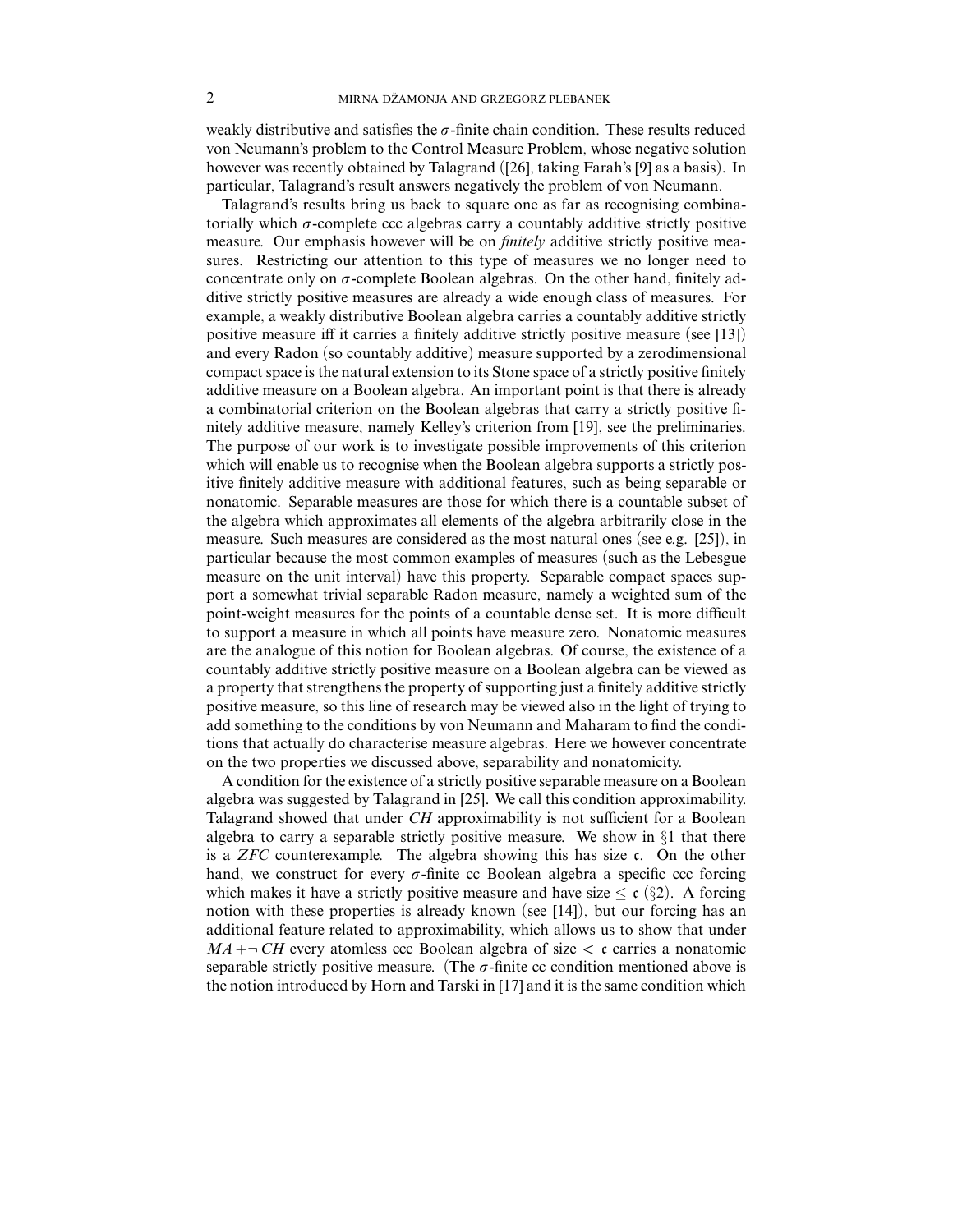appears in the above mentioned characterisation by Todorcevic.) On the other hand, we show that it is consistent to have a ccc Boolean algebra of size *<* c with no strictly positive measure, or that there is a ccc Boolean algebra of size *<* c with a strictly positive measure but not a separable such measure.

We were not able to characterise combinatorially which Boolean algebras carry a strictly positive separable measure. However we did obtain a combinatorial characterisation of those Boolean algebras that carry a nonatomic strictly positive measure. The characterisation takes form of a chain condition (Theorem 2.9). A corollary of this and the theorems mentioned above is the equivalence under  $MA + \neg CH$  between the ccc property of an atomless Boolean algebra of size  $\lt c$ and the stronger chain condition given in Theorem 2.9.

An excellent article surveying many ccc conditions in topology is Todorcevic's [27].

**0.1. Preliminaries.** All spaces considered here are Hausdorff. Boolean algebras are assumed to be fields of sets and so ∧ and ∩ are used interchangeably, as well as ∨ and ∪ and < and ⊂. We shall use the usual convention that  $b^0 = b$  and  $b^1 = b^c$ for any element *b* of a Boolean algebra.

## DEFINITION 0.1. Let  $\mathfrak B$  be a Boolean algebra.

(1) **B** has the intersection number  $\geq \alpha$  if for every  $n < \omega$  and every *n* positive elements of B, possibly with repetitions, there are at least *α* · *n* among them which have a nonempty intersection. The intersection number of a Boolean algebra  $\mathfrak B$  is the sup of all  $\alpha$  such that the intersection number of  $\mathfrak{B}$  is  $\geq \alpha$ . We denote this by int( $\mathfrak{B}$ ).

 $\mathfrak B$  satisfies the Kelley condition if it is a countable union of subsets with positive intersection number.

(2)  $\mathfrak B$  has the  $\sigma$ -finite cc if it is a countable union of subsets none of which has an infinite antichain.

Note that the Kelley condition for  $\mathfrak{B}$  implies that  $\mathfrak{B}$  has the  $\sigma$ -finite cc. The reverse implication is not true, as shown by an example of Gaifman [15], or a later example in Argyros in [1].

A measure on a compact *K* space is always assumed to be a (countably additive) nonnegative finite Radon measure (a measure  $\mu$  is Radon is  $\mu(M)$  =  $\sup\{\mu(F): F$  compact  $\subseteq M\}$  for all measurable M). If K is the Stone space of a Boolean algebra  $\mathfrak B$  then any finitely additive measure  $\mu$  on  $\mathfrak B$  induces in a standard way a countably additive Radon measure  $\hat{\mu}$  on K which extends  $\mu$  in the sense that  $\hat{\mu}([b]) = \mu(b)$  for the basic clopen set [*b*] determined by the element  $b \in \mathfrak{B}$ . The properties of measures that will be defined both for Boolean algebras and compact spaces all satisfy that if  $\mu$  is a finitely additive measure  $\mu$  on a Boolean algebra B satisfying the named property, then the same is true of the induced measure on the Stone space of  $\mathfrak{B}$ . In particular, by a measure on a Boolean algebra we shall mean a finitely additive nonnegative measure. Since we deal only with finite measures we shall for definiteness also assume that all measures in question are probabilities.

DEFINITION 0.2. (1) A strictly positive measure on Boolean algebra  $\mathfrak{B}$  (a compact space  $K$ ) is a finitely additive (Radon) measure in which every positive element (nonempty open set) has a strictly positive measure.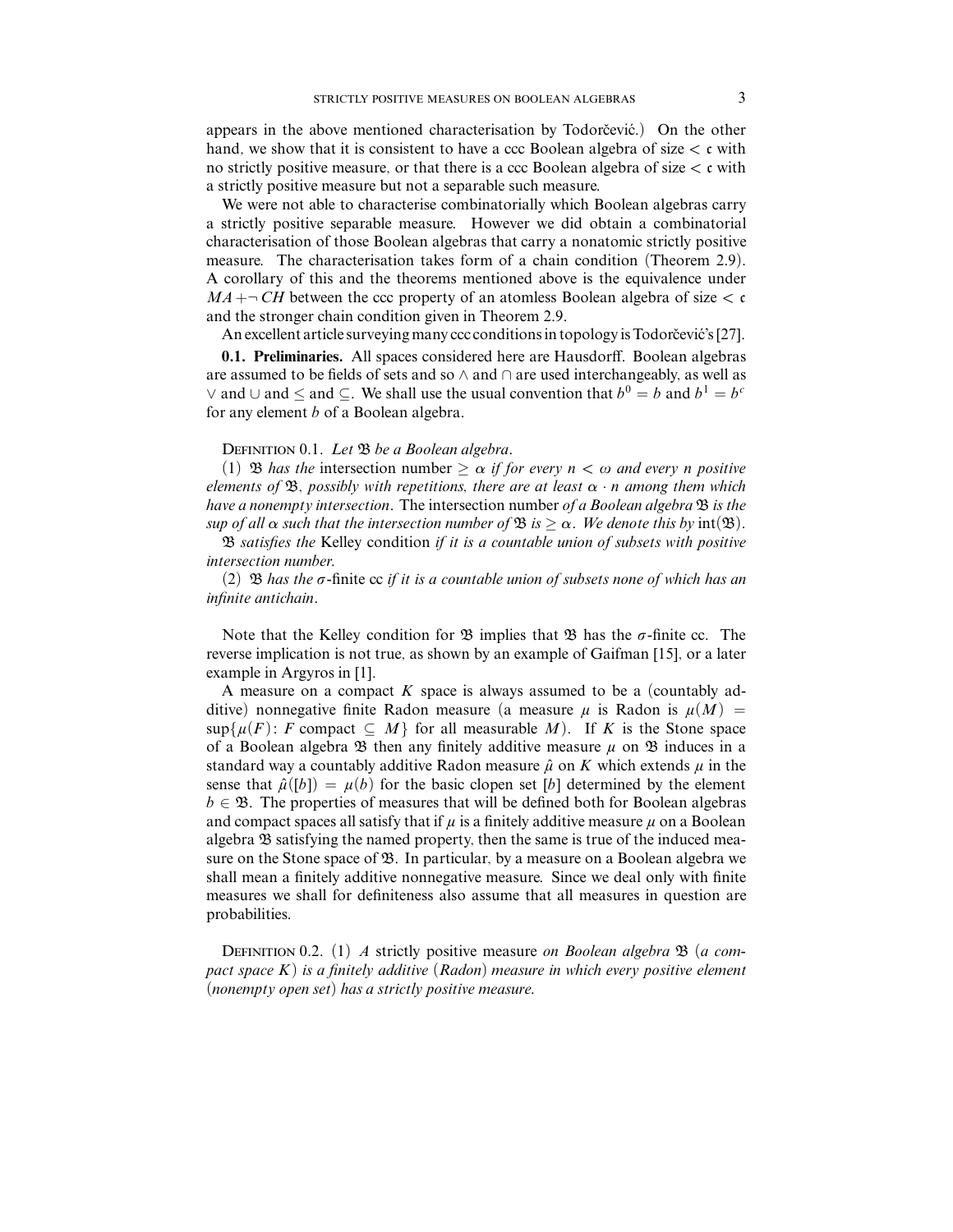(2) A measure  $\mu$  on a Boolean algebra  $\mathfrak{B}$  (compact space K) is separable if there is a countable  $\mathfrak A$  contained in  $\mathfrak B$  (the measure algebra of  $\mu$ ) such that for all  $\varepsilon > 0$  and  $b \in \mathfrak{B}$  (in the measure algebra of  $\mu$ ) there is  $a \in \mathfrak{A}$  with  $\mu(a\Delta b) < \varepsilon$ .

(3) A measure on a Boolean algebra (compact space  $K$ )  $\mathfrak B$  is nonatomic if for every *ε >* 0 there is a finite partition of B (*K*) into elements of measure *< ε*. A Radon measure on a compact space is called continuous if it vanishes at all points.

The terminology from Definition 0.2 is standard. The conditions of nonatomicity and continuity are the same for Radon measures. Also note that the notion of continuity for submeasures, as referred to in the Introduction is different than the notion from Definition 0.2(3). We shall not deal with submeasures in this paper.

Kelley proved in [19] (see also [13], 391 J) that the Kelley condition on a Boolean algebra is necessary and sufficient for the algebra to carry a strictly positive measure. We are interested to find a condition which would necessitate the Boolean algebra to carry a *separable* strictly positive measure. A reasonable candidate for such a condition was proposed by Talagrand in [25], through a notion which we give below and name approximability.

DEFINITION 0.3. A compact space  $K$  is said to be approximable if there is a sequence  $\langle \mu_n : n < \omega \rangle$  of probability measures on *K* such that for every open  $O \subseteq K$  there is *n* such that  $\mu_n(O) > 1/2$ . A Boolean algebra  $\mathfrak B$  is approximable if its Stone space is approximable.

Any approximable space carries a strictly positive measure, namely the weighted sum of the measures exemplifying approximability. Talagrand's motivation was from the study of the space of measures,  $M(K)$  on a compact space K. Approximability of a compact space K is equivalent to the space  $M(K)$  being weakly separable, and it can also be shown that it is equivalent to  $C(K)$  being isomorphic to a subspace of  $l^{\infty}$  (see [16]). Talagrand showed that under *CH* approximability is not sufficient for the existence of a separable strictly positive measure. A further motivation for the study of this question comes from *C* <sup>∗</sup>-algebras, see [25] for an explanation and further references. The class of approximable Boolean algebras was also studied in [20].

We also recall some standard facts on measures on Boolean algebras which will be useful in the sequel.

- FACT 0.4. 1. If  $\mu$  is a measure on  $\mathfrak A$  and  $\mathfrak B$  is some larger algebra then  $\mu$  admits an extension to a measure *v* on  $\mathfrak{B}$ . Moreover, *v* can be defined so that inf {*v*(*B* ∆ *A*): *A* ∈  $\mathfrak{A}$ } = 0 for every *B* ∈  $\mathfrak{B}$ . In particular, if  $\mu$  is separable on  ${\mathfrak A}$  then  $\mu$  can be extended to a separable measure on any  ${\mathfrak B}\supseteq {\mathfrak A}.$
- 2. Let  $\mathfrak C$  be the measure algebra of  $[0,1]^{\kappa}$  with its product measure  $\lambda_{\kappa}$ , for some  $\kappa > \aleph_0$ . If  $\mu$  is a separable measure on  $\mathfrak C$  then  $\mu$  is singular with respect to  $\lambda_{\kappa}$ ; *moreover, for every*  $\varepsilon > 0$  there is  $a \in \mathfrak{C}$  such that  $\mu(a) = 0$  while  $\lambda_{\kappa}(a) \geq 1 - \varepsilon$ . In particular, there is no strictly positive separable measure on C.

The paper is organised as follows. In the first section we show a *ZFC* example of a Boolean algebra which is approximable but does not carry a strictly positive separable measure. The second section presents a specific ccc forcing construction which to every sigma-finite cc Boolean algebra associates a sequence of measures witnessing that the algebra is approximable. A special feature of this sequence is that if the Boolean algebra is atomless then each measure in the sequence is nonatomic.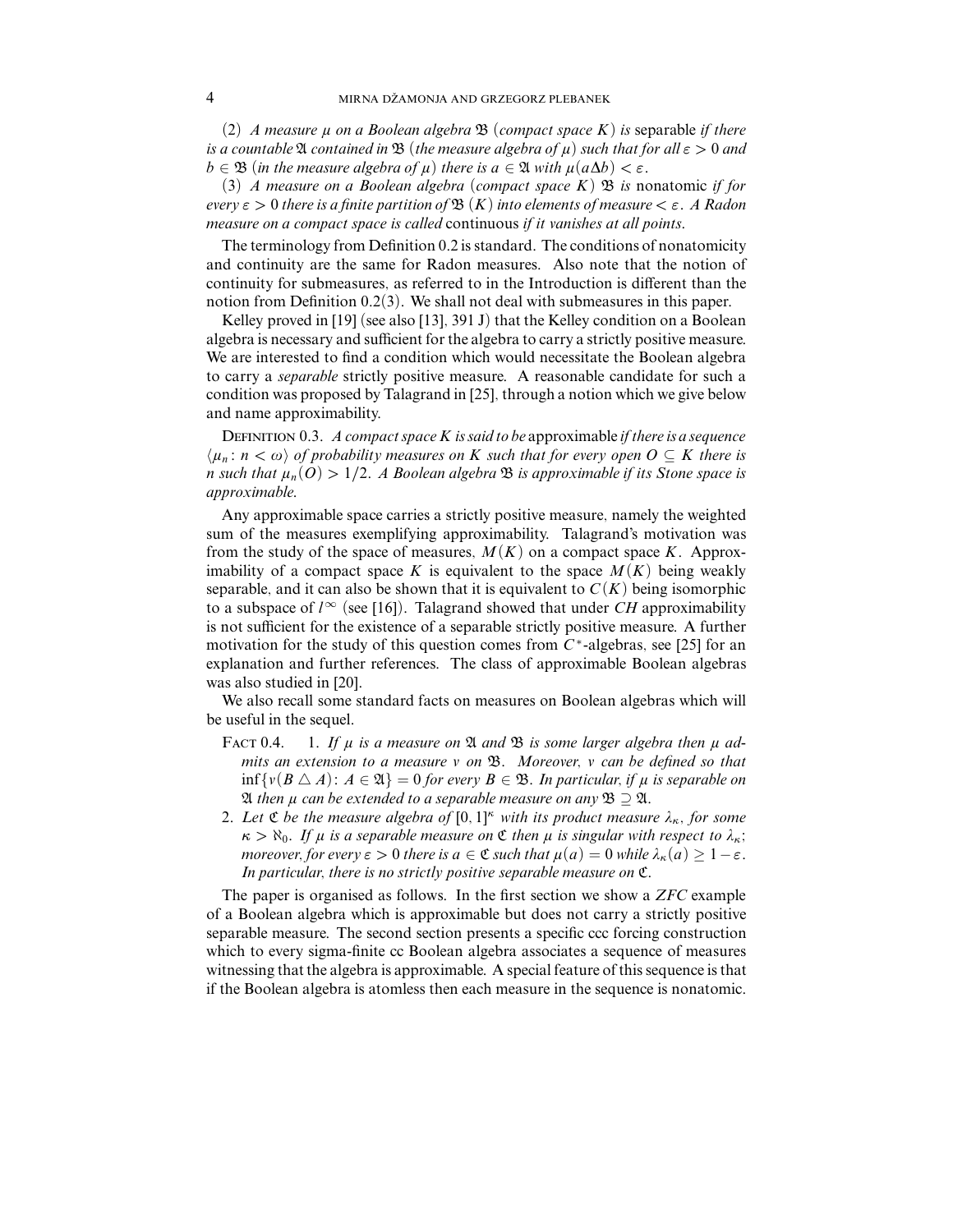We draw the conclusion that under  $MA + \neg CH$  all atomless ccc Boolean algebras of size*<* c carry a nonatomic strictly positive measure. We also present a combinatorial characterisation of those Boolean algebras that carry a nonatomic strictly positive measure, given in terms of a chain condition. A corollary of this and the previous theorems above is the equivalence under  $MA + \neg CH$  between the ccc property of an atomless Boolean algebra of size *<* c and this stronger chain condition.

In section §3 we also present two examples, showing that it is consistent that there is a ccc Boolean algebra of size  $\lt c$  without any strictly positive measure, or that there is a one which carries a strictly positive measure without carrying any separable such measure. Already in  $\S1$  we point out examples of atomless ccc Boolean algebras that carry no strictly positive nonatomic measure, while carrying some strictly positive measure. We also recall some known results that might be relevant for further research and give some questions.

§**1. An approximable space with no separable strictly positive measure.** In this section we show that Talagrand's notion of approximability is provably not sufficient for the underlying space (or a Boolean algebra) to carry a separable strictly positive measure. Before embarking on that theorem we shall isolate a property of a compact space that will be used.

DEFINITION 1.1. An uncountable separable compact space without isolated points has the unique dense set property ( $U\text{DSP}$ ) if there is a countable dense set  $D \subseteq K$ such that whenever  $H \subseteq K$  is an  $F_{\sigma}$  set disjoint from *D* then *H* is nowhere dense.

In [23] Simon (using a somewhat different terminology) constructed an UDSP space. We shall refer to this space as the *Simon space*. (UDSP spaces were previously known to exist under various set-theoretic axioms, see [4] and [18]). For completeness, at the end of this section we give a somewhat simplified *ZFC* construction of such a space, still based on Simon's ideas. UDSP spaces are a good source of counterexamples because of the following observations.

OBSERVATION 1.2. Let  $K$  be a space with UDSP. If  $\mu$  is a Radon probability measure on *K* and  $\mu(D)=0$  then  $\mu$  is concentrated on a nowhere dense set. In particular, *K* carries no strictly positive continuous Radon measure.

PROOF. If  $\mu(D) = 0$  then there are closed sets  $F_n \subseteq K \setminus D$  such that  $\mu(F_n) \ge$ 1 − 1/*n*. Then for  $H = \bigcup_{n \in \omega} F_n$  we have  $\mu(H) = 1$  so  $\mu$  vanishes on  $K \setminus \overline{H}$ . On the other hand, the choice of *D* guarantees that *H* is nowhere dense, so  $K \setminus \overline{H}$  is a nonempty open set.

Any continuous measure  $\mu$  on K has the property that  $\mu(D) = 0$ , so the above argument shows that such a  $\mu$  cannot be strictly positive.  $\star$ <sub>1.2</sub>

Observation 1.2 also implies that if *K* is a space with UDSP then *K* admits a strictly positive measure (a weighted sum of point measures on a countable dense set) but carries no strictly positive homogenous measure, since homogeneous measures are continuous. In the following theorem we start from an UDSP space to obtain an example of an approximable space that admits no separable strictly positive measure.

Theorem 1.3. There is an approximable space that admits no separable strictly positive measure.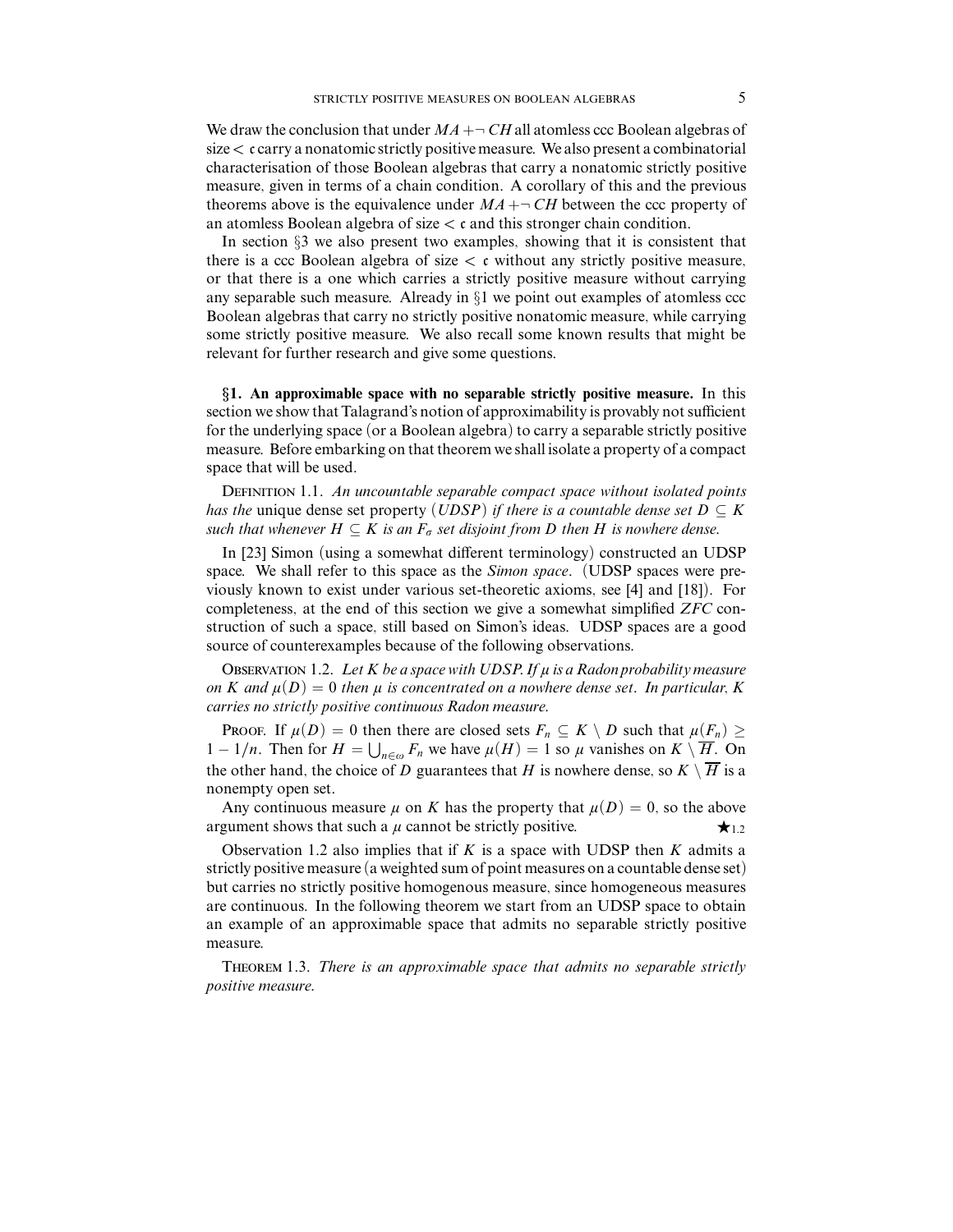**PROOF.** Let K be an UDSP space of weight c, such as the Simon space or the space given at the end of this section, and let  $\mathfrak A$  be its algebra of clopen sets. Since  $K$  has no isolated points, we can without loss of generality assume that  $\mathfrak A$  is an atomless subalgebra of  $\mathcal{P}(\omega)$  and that *K* is a compactification of  $\omega$  with  $D = \omega$  a dense set exemplifying that *K* has USDP.

Hence every  $A \in \mathfrak{A}$  is an infinite subset of  $\omega$ . This property will be important in the proof and it is for this reason that we needed *K* not to have any isolated points.

Let  $\lambda$  stand for  $\lambda_{\omega_1}$ , the usual product measure on  $\{0, 1\}^{\omega_1}$  and let *S* be the Stone space of the corresponding measure algebra; we denote again by  $\lambda$  the induced measure on the algebra  $\mathfrak C$  of the clopen subsets of  $S$ .

We need another Boolean algebra, for which we can take any atomless algebra  $\mathfrak I$ on  $\omega$  generated by c many independent sets  $I_{\xi} \subseteq \omega$  (one can easily find such  $I_{\xi}$ ) using the fact that the space  $\{0, 1\}^c$  is separable).

We now consider all members

$$
\text{seq} = (\text{seq}(n))_{n < \omega} \text{ of } {}^{\omega} \mathfrak{C} \text{ such that } \lim_{n \to \infty} \lambda(\text{seq}(n)) = 1,
$$

and denote the collection of such sequences by S. Since  $|\mathfrak{A}| = |\mathcal{S}| = \mathfrak{c}$  we can fix a 1–1 enumeration  $\{A_{\xi} : \xi < \mathfrak{c}\}\$  of nonempty elements of  $\mathfrak A$  and an enumeration  $\{\text{seq}_{\xi} : \xi < \mathfrak{c}\}\$  of  $\mathcal{S}.$ 

If seq  $\in$  *S* and *A*  $\in$  2*l* then we write

$$
B(A, \text{seq}) = \bigcup_{n \in A} [\text{seq}(n) \times \{n\}],
$$

so  $B(A, \text{seq})$  is a result of distributing elements of seq along A. Let  $\mathfrak B$  be the algebra generated in  $S \times \omega \times \omega$  by the sets  $B_{\xi} = B(A_{\xi}, \text{seq}_{\xi}) \times I_{\xi}$  for  $\xi < \mathfrak{c}$ .

CLAIM 1.4. The algebra  $\mathfrak B$  is approximable.

PROOF OF THE CLAIM. For  $B \in \mathfrak{B}$  and  $n, p < \omega$  let  $B^{(n,p)}$  denote the  $(n, p)$ -section of *B*, i.e.,

$$
B^{(n,p)} = \{s \in S : (s,n,p) \in B\}.
$$

For such *n*, *p* we have a naturally defined measure  $\lambda_{(n,p)}$  on  $\mathfrak B$  defined by  $\lambda_{(n,p)}(B)$  =  $\lambda(B^{(n,p)})$ , so  $\lambda_{(n,p)}$  is a copy of  $\lambda$  put on a given projection of  $\mathfrak{B}$ . We shall show that the measures  $\lambda_{(n,p)}$  for *n*,  $p \in \omega$  demonstrate the approximability of  $\mathfrak{B}$ .

Note that every nonempty  $B \in \mathcal{B}$  contains a nonempty set  $B_0$  of the form

$$
B_0 = \bigcap_{\xi \in \sigma} [B(A_{\xi}, \text{seq}_{\xi}) \times I_{\xi}] \setminus \bigcup_{\eta \in \tau} [B(A_{\eta}, \text{seq}_{\eta}) \times I_{\eta}],
$$

where  $\sigma$ ,  $\tau$  are some finite subsets of c with  $\sigma \cap \tau = \emptyset$ . Fix such  $B_0$ . It follows that  $\bigcap_{\xi \in \sigma} I_{\xi} \setminus \bigcup_{\eta \in \tau} I_{\eta}$  is infinite, so we can pick an element *p* in this set. Since *B*<sub>0</sub> ≠ ∅ then in particular  $A \stackrel{\text{def}}{=} \bigcap_{\xi \in \sigma} A_{\xi} \neq \emptyset$  is in  $\mathfrak{A}$ . Now for any  $n \in A$  we have

$$
\lambda_{(n,p)}(B) \geq \lambda_{(n,p)}(B_0) \geq \lambda(\bigcap_{\xi \in \sigma} \text{seq}_{\xi}(n)),
$$

and these values converge to 1 since *A* is infinite. This verifies the claim.  $\star_{1.4}$ Claim 1.5. The algebra B admits no separable strictly positive measure.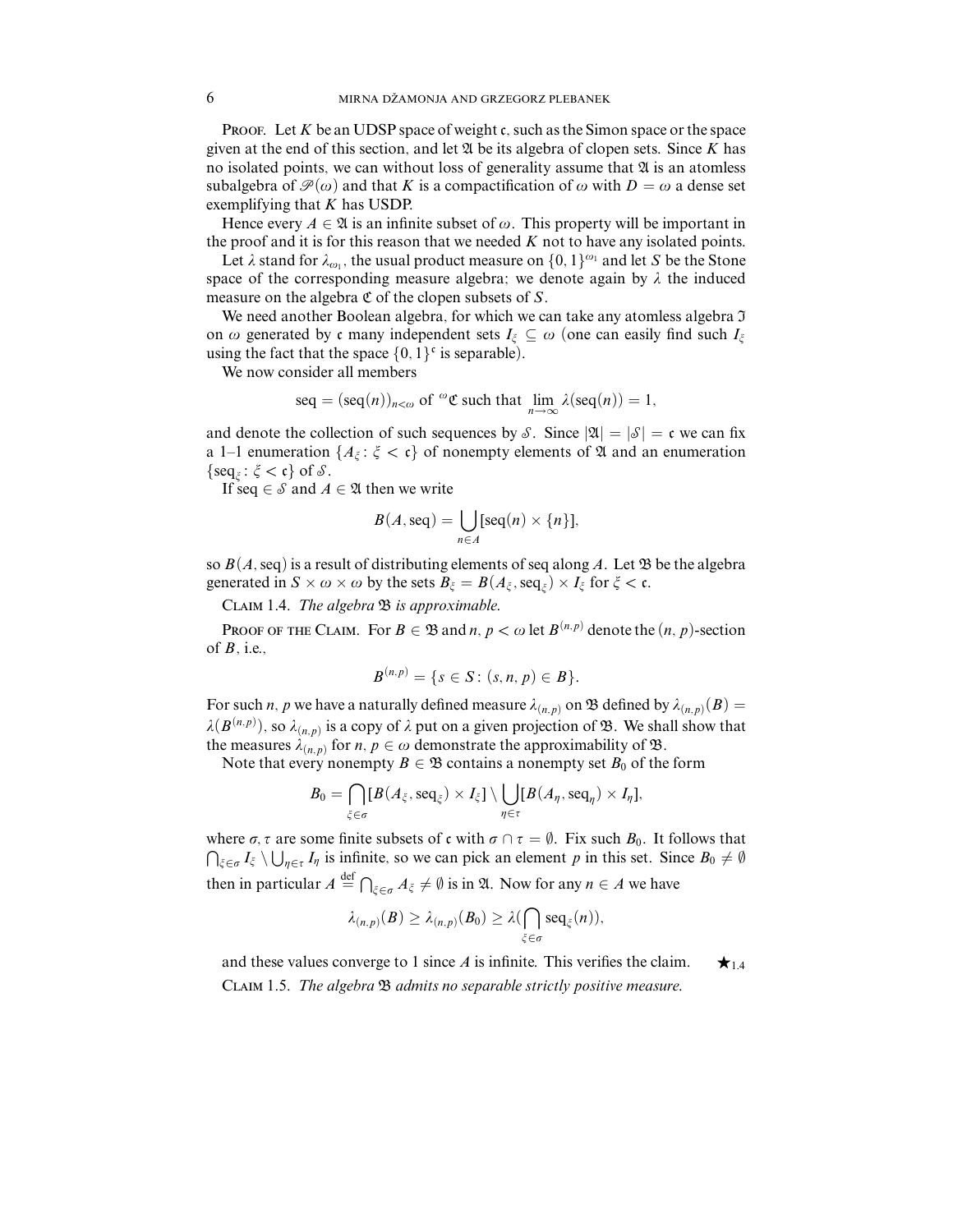**PROOF OF THE CLAIM.** Suppose that  $\nu$  is a separable measure on  $\mathfrak{B}$ . For convenience, consider a larger algebra  $\hat{\mathfrak{B}}$  generated by all the sets of the form  $B(A,\text{seq})\times I$ , where  $A \in \mathfrak{A}, I \in \mathfrak{I} \cup \{\omega\}$  and seq  $\in \mathcal{S}$ . Then by Fact 0.4 (1)  $\nu$  has an extension to a separable measure  $\hat{v}$  on  $\hat{\mathfrak{B}}$ .

Having defined  $\hat{v}$  we can consider its projection onto  $\mathfrak{A}$ , namely define the measure  $\mu$  on  $\mathfrak A$  by  $\mu(A) = \hat{\nu}(S \times A \times \omega)$  for  $A \in \mathfrak A$ . We can find a decomposition  $\mu = \mu_a + \mu_c$  such that  $\mu_c^*(\lbrace n \rbrace) = 0$  for every *n* while  $\mu_a$  is a purely atomic part, i.e.,  $\mu_a(A) = \sum_{n \in A} \mu_a^*(\{n\})$  for every  $A \in \mathfrak{A}$ . Note that by the UDSP property for every nonempty  $A \in \mathfrak{A}$  there is a nonempty  $A' \in \mathfrak{A}$  with  $A' \subseteq A$  and  $\mu_c(A') = 0$ .

We also define measures  $\kappa_n$  for  $n < \omega$  on  $\mathfrak{C}$  by letting

$$
\kappa_n(C)=\widehat{v}^*(C\times\{n\}\times\omega),
$$

for any clopen subset *C* of *S*. Since  $\hat{v}$  is a separable measure so is each  $\kappa_n$  and therefore each  $\kappa_n$  is singular with respect to  $\lambda$ , i.e., we can find  $C_n \in \mathfrak{C}$  such that  $\lambda(C_n) \geq 1 - 1/n$  while  $\kappa_n(C_n) = 0$  (see Fact 0.4(2)).

We have  $(C_n)_{n \in \omega} = \text{seq}_{\xi}$  for some  $\xi < \epsilon$ . We can also find a nonempty  $A_n \in \mathfrak{A}$ such that  $A_n \subseteq A_{\xi}$  and  $\mu_c(A_n) = 0$  by the remark above. Consider now the set

$$
B=[B(A_{\xi}, \text{seq}_{\xi}) \times I_{\xi}] \cap [B(A_{\eta}, \text{seq}_{\eta}) \times I_{\eta}] \in \mathfrak{B},
$$

which is easily seen to be nonempty. But

$$
\nu(B) \leq \widehat{\nu}(B(A_{\eta}, \text{seq}_{\xi}) \times \omega) \leq \mu_c(A_{\eta}) + \sum_{n} \kappa_n(\text{seq}_{\xi}(n)) = 0.
$$

We have now checked that no separable measure on  $\mathfrak{B}$  can be strictly positive so the claim is verified.  $\star$  1.5

It follows that the Stone space of  $\mathfrak B$  the properties required by the Theorem.  $\star_{1,3}$ 

As promised, we now recall Simon's construction from [23] and enclose a slightly simplified proof of his result. For  $n < \omega$  let  $H_n$  be the set of all nondecreasing functions  $\varphi : n \to \omega$  and let  $H = \bigcup_{n \in \omega} H_n$ . Given  $\varphi \in H$  and  $g \in \omega$ , write

$$
U(\varphi, g) = \{ \psi \in H : \varphi \subseteq \psi \; \& \; (\forall i \in \text{dom}(\psi) \setminus \text{dom}(\varphi)) \, \psi(i) \geq g(i) \}.
$$

Let  $\mathfrak A$  be the algebra in  $P(H)$  generated by all the sets  $U(\varphi, g)$  as above.

LEMMA 1.6. If  $\varphi \in A \in \mathfrak{A}$  then there is  $g \in \mathfrak{a}$  such that  $U(\varphi, g) \subseteq A$ .

PROOF. It is enough to check this for *A* of the form

$$
A=\bigcap_{i\leq k}U(\varphi'_i,g'_i)\setminus\bigcup_{j\leq m}U(\varphi''_j,g''_j).
$$

Choose *g* so that  $g \geq g'_i$  for  $i \leq k$  and  $g(n) > \varphi''_j(n)$  whenever  $n \in \text{dom}(\varphi''_j) \setminus \varphi''_j(n)$  $dom(\varphi)$ . Then one can check that  $U(\varphi, g) \subseteq A$ .

LEMMA 1.7. Let  $\mathcal V$  be a cover of *H* by elements from  $\mathfrak A$ . For every  $n \in \omega$  there is a function  $h: \omega \rightarrow \omega$  such that

$$
W_n(h) := \{ \varphi \in H : (\forall k \in dom(\varphi) \setminus n) \varphi(k) \ge h(k) \}
$$

is covered by finitely many sets from  $\mathcal V$ .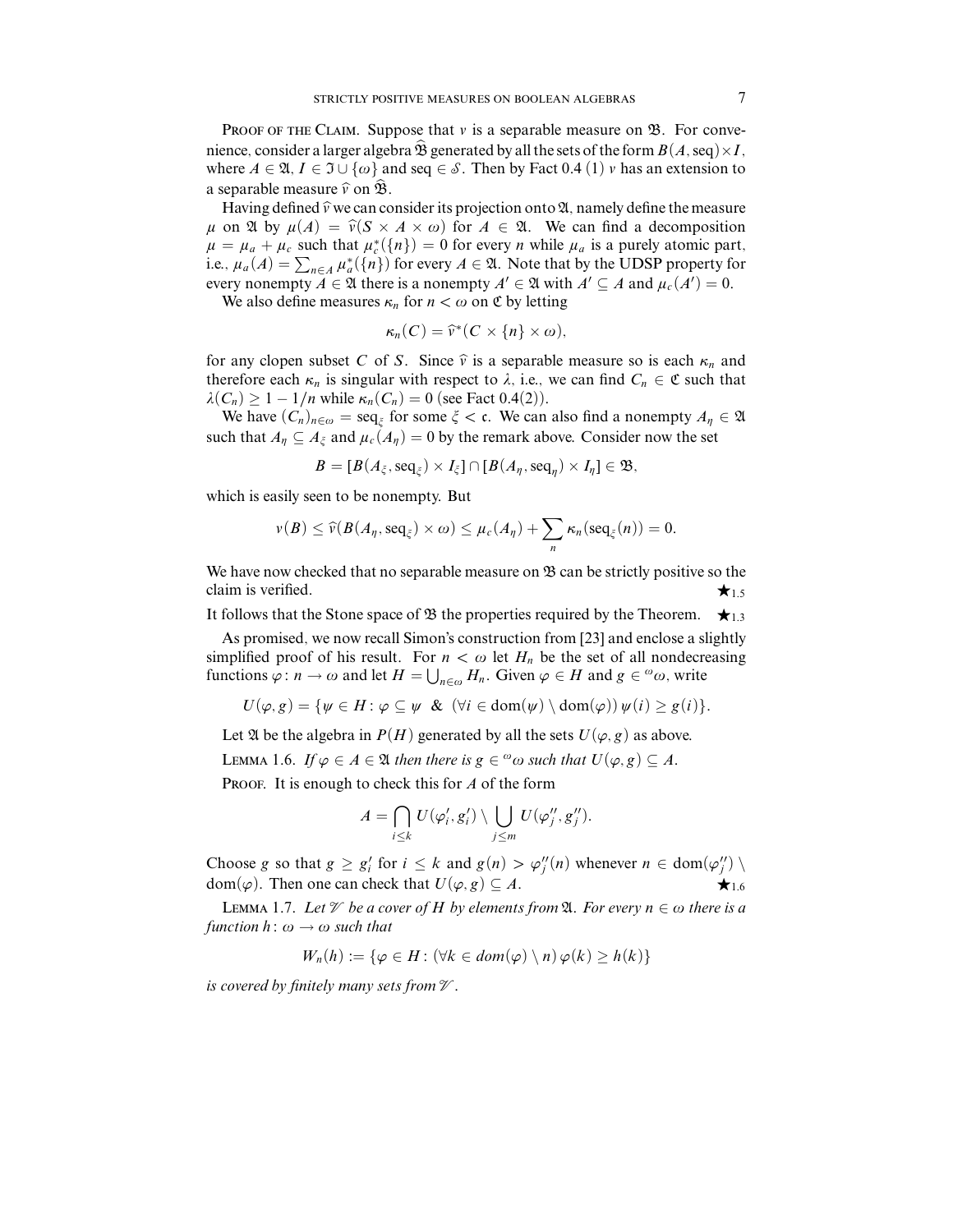PROOF. The assertion holds for  $n = 0$ : indeed, by Lemma 1.6,  $\emptyset \in U(\emptyset, h)$ *V* ∈  $\mathcal{V}$  for some *h*, and  $W_0(h) = U(\emptyset, h)$ .

We proceed by induction: given *n*, and suppose that *g* is such that  $W_n(g)$  is covered by a finite subfamily  $\mathcal{V}'$  of  $\mathcal{V}$ . Let  $m = g(n)$  and let G be the set of  $\varphi \in H_{n+1}$  with values  $\lt m$ . For every  $\varphi \in G$  we may find a function  $g_{\varphi}$  such that  $U(\varphi, g_{\varphi})$  is contained in some  $V_{\varphi} \in \mathcal{V}$ . Finally let *h* be the function defined as the maximum of *g* and all  $g_{\varphi}$  for  $\varphi \in G$ . Then  $W_{n+1}(h)$  is covered by  $\mathcal{V}' \cup \{V_{\varphi} : \varphi \in G\}$ . Indeed, if  $\psi \in W_{n+1}(h) \setminus W_n(g)$  then  $n \in \text{dom}(\psi)$  and  $\psi(n) < g(n) = m$ . Hence  $\varphi = \psi | (n+1) \in G$  (as  $\psi$  is nondecreasing) and  $\psi \in U(\varphi, g_{\varphi}) \subseteq V_{\varphi}$ .  $\varphi = \psi | (n+1) \in G$  (as  $\psi$  is nondecreasing) and  $\psi \in U(\varphi, g_{\varphi}) \subseteq V_{\varphi}$ .

THEOREM 1.8. The space  $K = \text{ULT}(\mathfrak{A})$  is an UDSP space, and specifically the set *H* under its natural identification as a subset of *K* is a countable dense set in *K* such that every  $F_{\sigma}$  subset of *K* disjoint from *H* is nowhere dense.

**PROOF.** Every  $U(\varphi, g)$  is infinite so by Lemma 1.6 every nonempty  $A \in \mathfrak{A}$  is infinite; it follows easily that  $\mathfrak A$  is atomless and hence  $K$  has no isolated points. We identify *H* as a subset of *K*.

Clearly *H* is countable and dense in *K*. To check the remaining property of *H* it is enough to consider a sequence  $\mathcal{V}_n$ , where

$$
\widehat{\mathscr{V}}_n = \{\widehat{V}: V \in \mathscr{V}_n\},\
$$

and every  $\mathcal{V}_n$  is a cover of *H* by elements from  $\mathfrak{A}$ . Fix  $\varphi_0 \in H$  and we shall show that  $\varphi_0$  lies in the interior of  $\bigcap_{n\in\omega}\bigcup\widehat{\mathscr{V}}_n$ .

By Lemma 1.7 there is for every *n* a function  $h_n$  such that  $W_n(h_n)$  is covered by a finite subfamily of  $\mathcal{V}_n$ , and we may define  $h: \omega \to \omega$  as  $h(n) = \max_{i \leq n} h_i(n)$  for  $n < \omega$ . Let  $k = \text{dom}(\varphi_0)$ .

For every  $n \geq k$  we have  $U(\varphi_0, h) \subseteq W_n(h_n)$ , so  $U(\varphi_0, h)$  is covered by a finite number of elements from  $\mathcal{V}_n$ . Hence

$$
\widehat{U(\emptyset,h)}\subseteq\bigcup_{V\in\mathscr{V}_n}\widehat{V},
$$

for every  $n \geq k$  and therefore  $\varphi_0 = \emptyset$  lies in the interior of  $\bigcap_{n \geq k} \bigcup \widehat{\mathscr{V}}_n$ . Consequently, it lies in the interior of  $\bigcap_{n<\omega}\bigcup \widetilde{\mathscr{V}}$  $\mathscr{V}_n$ .

Simon [23] shows also that there is a whole family of topologies on  $\omega^{\lt}\omega$  giving spaces with *UDSP*. For instance, if  $\mathcal F$  is any nonprincipial *P*–filter in  $P(\omega)$  then such a topology  $\tau(\mathcal{F})$  can be defined by declaring that a set  $U \subseteq \omega^{<\omega}$  open if for every  $s \in U$  the set  $\{n : t \setminus \langle n \rangle \in U\}$  is in  $\mathscr{F}$ . It was noticed by Boban Veličković that one can prove that the Stone–Čech compactification of  $\tau(\mathcal{F})$  gives a space with *UDSP* by an argument analogous to the one presented above. For this one can use a description of clopen sets in  $\tau(\mathcal{F})$ , see Błaszczyk & Szymański [4]. It follows that if  $\mathcal F$  is a *P*-point ultrafilter then we obtain a *UDSP* space which is in addition extremally disconected (Corollary 13 in [4]).

## §**2. A ccc forcing of nonatomic strictly positive measures.**

THEOREM 2.1. For every  $\sigma$ -finite cc Boolean algebra  $\mathfrak B$  there is a ccc forcing which makes the algebra approximable (and forces the size of the algebra to be  $\leq \mathfrak{c}$ ). Moreover, if  $\mathfrak B$  is atomless, then each measure in the sequence exemplifying approximability is nonatomic - consequently the algebra carries a nonatomic strictly positive measure.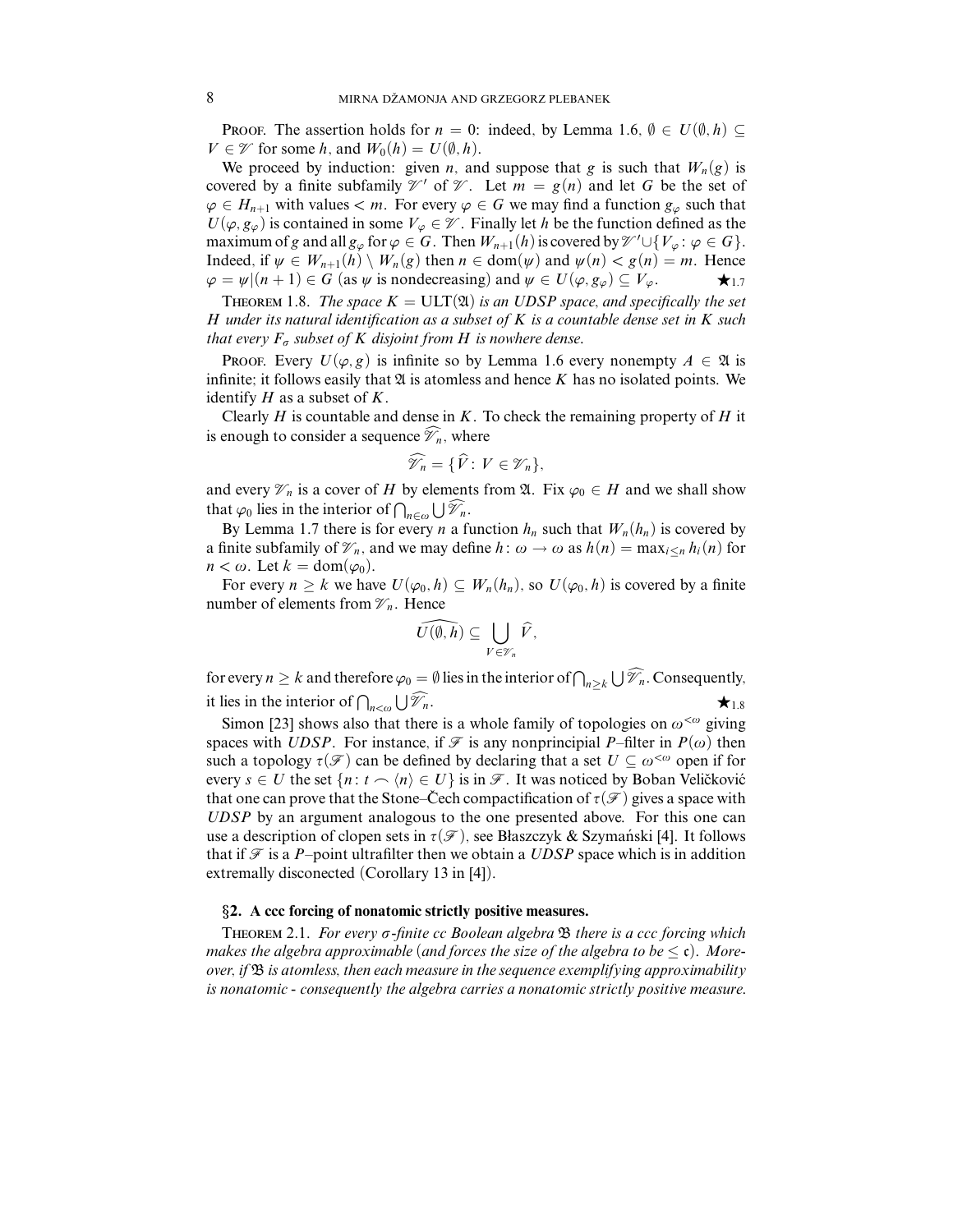The point of this theorem is the conclusion in the second sentence, because the conclusion from the first sentence already follows from the known theorems. Namely, if  $\mathfrak B$  satisfies that its every power  $\mathfrak B^n$  is ccc, which is clearly the case of the  $\sigma$ -finite cc Boolean algebras, then by forcing with  $\mathfrak{B}^{\omega}$  with finite support one can make  $\mathfrak B$   $\sigma$ -centered. This means that the Stone space of the algebra is separable, and hence it supports a separable strictly positive measure, namely a weighted sum of the point masses of points in the countable dense set. We include a simple proof of the instance of this most relevant to us, (see  $[14]$ ,  $43F$  (b) for more discussion and references):

FACT 2.2. Suppose that  $MA + \neg CH$  holds. Then every ccc compact space of  $\pi$ weight *<* c is separable.

PROOF. Let K be as in the assumptions and let P be a  $\pi$ -base of K of cardinality  $\lt$  c. Under  $MA + \neg CH$ ,  $K^{\omega}$  is also ccc and we work in this space. Let for given  $p \in P$  the family  $\mathcal{U}(p)$  consist of basic open rectangles in  $K^{\omega}$  with at least one side equal *p*.

Then the union of  $\mathcal{U}(p)$  is dense open in  $K^{\omega}$ . Applying *MA*, there is  $x \in K^{\omega}$ which is in  $\bigcup \mathcal{U}(p)$  for every  $p \in P$ . Let  $x = (x_n)_n$ . We claim that  $\{x_n : n < \omega\}$ is a dense set in *K*. Namely, if *U* is open nonempty in *K* then there is  $p \in P$  with  $p \subseteq U$ . But  $x \in \bigcup \mathcal{U}(p)$  implies  $x_n \in p$ , for some *n*, hence  $x_n \in U$ .

Using this fact and the point mass measures we obtain that if  $MA + \neg CH$  holds then any ccc Boolean algebra of size *<* c carries a separable strictly positive measure (and is hence certainly approximable). However, since this measure is induced by a weighted sum of point masses on the Stone space, the measure is clearly not nonatomic. The question is if we can also obtain such a measure which is nonatomic. The conclusion of our theorem is that this is indeed the case if the Boolean algebra we start is atomless. Approximability is simply used as a tool.

After giving the proof of the theorem we shall spell out its corollary under  $MA + \neg CH$  and further discuss spaces of weight  $\lt c$ . Let us now carry on to the proof of Theorem 2.1.

PROOF OF THEOREM 2.1.. Let  $\mathfrak B$  satisfy the assumptions of the theorem and let  $\mathfrak{B} = \bigcup_{n < \omega} \mathcal{B}_n$  be such that no  $\mathcal{B}_n$  has an infinite antichain. We shall define a forcing notion  $\mathbb P$  as required.  $\mathbb P$  is defined naturally, so its conditions are of the form

$$
p = (\mathfrak{A}^p, F^p, \langle \mu_n^p : n \in F^p \rangle)
$$

where  $\mathfrak{A}^p$  is a finite subalgebra of  $\mathfrak{B}, F^p$  is a finite subset of  $\omega$ , and for every  $n \in F^p$ we have  $\mu_n^p$  which is a finitely additive probability measure on  $\mathfrak{A}^p$  taking *rational* values. The extension is also defined in a natural way, so  $p \leq q$  (q is stronger) if  $\mathfrak{A}^p \subseteq \mathfrak{A}^q$ ,  $F^p \subseteq F^q$  and for every  $n \in F^p$  we have that  $\mu_n^q \restriction \mathfrak{A}^p = \mu_n^p$ .

It will be easily checked that the forcing makes  $\mathfrak B$  approximable, and the main point will be to verify that the forcing is in fact ccc. For this we shall use the following amalgamation theorem due to Strassen [24] (see also [14] 453A, 453C, 453D), which also can be used to verify the various statements of the following Claim 2.4.

Amalgamation Theorem 2.3 (Strassen). Suppose that we have two Boolean subalgebras  $\mathfrak{A}_0$  and  $\mathfrak{A}_1$  of a Boolean algebra  $\mathfrak A$  with measures  $\mu_0$  and  $\mu_1$  respectively, satisfying that  $\mu_0 \restriction (\mathfrak{A}_0 \cap \mathfrak{A}_1) = \mu_1 \restriction (\mathfrak{A}_0 \cap \mathfrak{A}_1)$ . A necessary and sufficient condition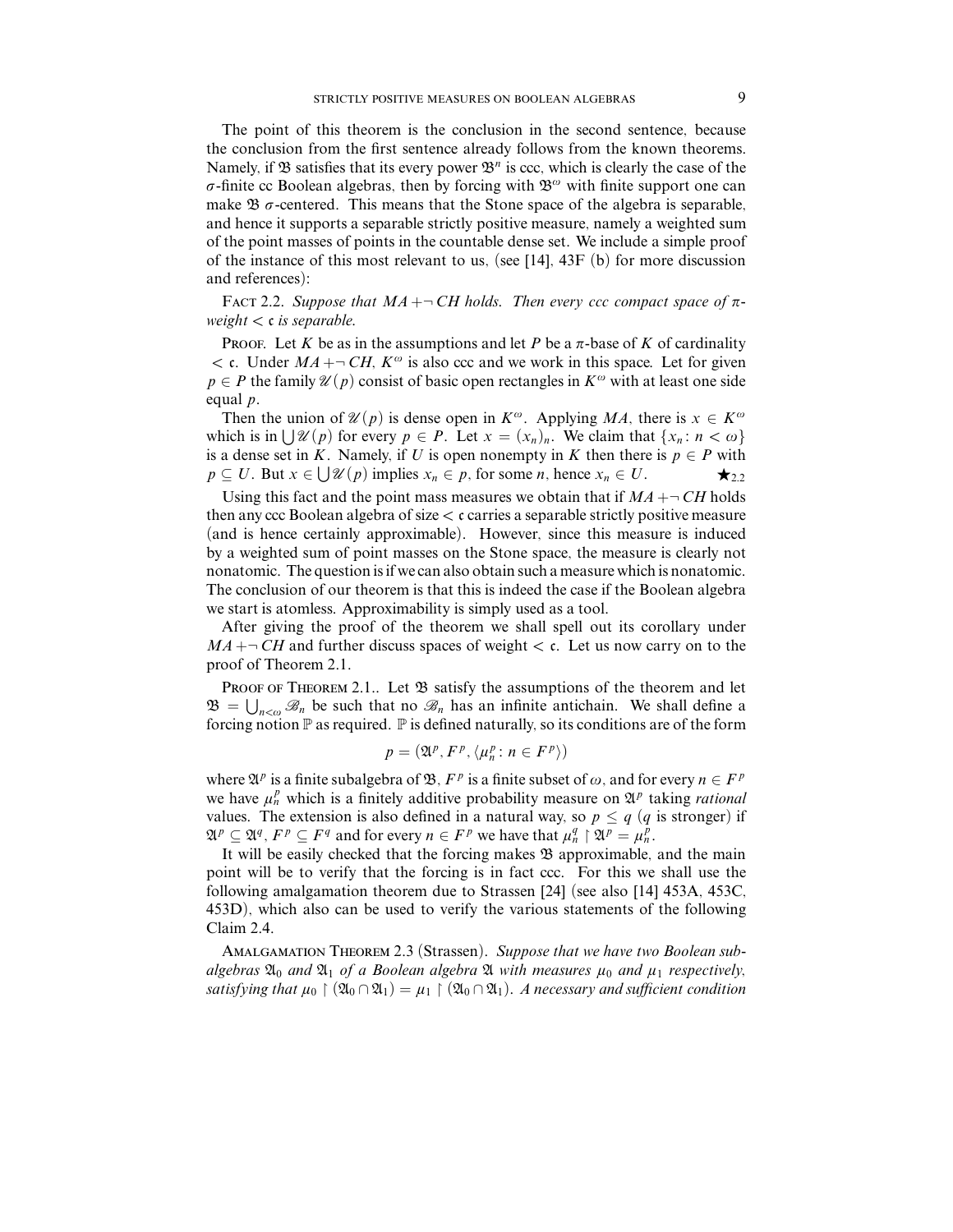for there to exist a measure  $\mu$  on  $\langle \mathfrak{A}_0 \cup \mathfrak{A}_1 \rangle_{\mathfrak{A}}$  extending both  $\mu_0$  and  $\mu_1$  is that for every  $l \in \{0, 1\}$ ,  $a \in \mathfrak{A}_l$  and  $b \in \mathfrak{A}_{1-l}$ , if  $a \subseteq b$  then  $\mu_l(a) \leq \mu_{1-l}(b)$ .

CLAIM 2.4.  $\mathbb P$  forces  $\mathfrak B$  to be approximable.

PROOF OF THE CLAIM. Let *G* be P-generic and for each *n* let  $\mu_n = \bigcup \{ \mu_n^p : p \in G \}.$ Applying Theorem 2.3, it easily follows by genericity that each  $\mu_n$  is a finitely additive probability measure on  $\mathfrak{B}$ . If  $b \in \mathfrak{B}^+$  then the set

$$
\mathcal{D}_b = \{ p \in \mathbb{P} \colon b \in \mathfrak{A}^p \& \mu_n^p(b) > 1/2 \text{ for some } n \in F^p \}
$$

is dense, because if *b* ∈  $\mathfrak{B}^+$  is given, we can let  $\mathfrak{A}^q$  be  $\langle \mathfrak{A}^p \cup \{b\} \rangle_{\mathfrak{B}}$  and choose  $n \notin F^p$  to define  $\mu_n^q$  on  $\mathfrak{B}^q$  so that  $\mu_n^q(b) > 1/2$ . *n*  $\notin$  *F*<sup>*p*</sup> to define  $\mu_n^q$  on  $\mathfrak{B}^q$  so that  $\mu_n^q(b) > 1/2$ .

MAIN CLAIM 2.5.  $\mathbb P$  is ccc.

PROOF OF THE CLAIM. Suppose that we are given  $\aleph_1$  many distinct conditions  $\{p_\alpha : \alpha < \omega_1\}$  in P. We shall denote  $\mathfrak{A}^{p_\alpha}$  by  $\mathfrak{A}_\alpha$ ,  $F^{p_\alpha}$  by  $F_\alpha$  and  $\mu_i^{p_\alpha}$  by  $\mu_i^{\alpha}$ . By passing to a subset if necessary we can assume that all  $F_\alpha$  are the same set *F* and that  $\mathfrak{A}_\alpha$ 's form a  $\Delta$ -system with root  $\mathfrak{A}^*$ . We may also assume that for every  $o \in F$ the restriction  $\mu_o^{\alpha} \upharpoonright \mathfrak{A}^*$  is fixed, since the measures only assume rational values.

By further trimming if necessary, we may assume that there is a fixed number  $m^* \geq 1$  such that each  $\mathfrak{A}_{\alpha}$  is generated over  $\mathfrak{A}^*$  by  $m^*$  many additional elements  $A_{\alpha} = \{a_0^{\alpha}, \dots, a_{m^*-1}^{\alpha}\}$ . Since the Boolean algebras in question are finite and the measures take rational values, we may assume that for every  $o \in F$ and Boolean formula  $\varphi(x_0, \ldots, x_{m^*-1}; \mathfrak{A}^*)$  with parameters in  $\mathfrak{A}^*$ , denoting  $b^{\varphi}_{\alpha} =$  $\varphi[a_0^\alpha, \dots, a_{m^*-1}^\alpha; \mathfrak{A}^*]$  for  $\alpha < \omega_1$ , the measure  $\mu_\sigma^\alpha(b_\alpha^\varphi)$  does not depend on  $\alpha$ . We may also assume that for each such  $\varphi$  there is a fixed  $n = n^{\varphi}$  such that all  $b^{\varphi}_\alpha$  belong to  $\mathcal{B}_n$ . Using Ramsey theorem we can assume that for the first  $\omega$  many  $\alpha$ , the sequences  $\langle a_0^\alpha, \dots, a_{m^*-1}^\alpha \rangle$  are 2-indiscernible over  $\mathfrak{A}^*$ , so for any  $\gamma < \delta < \omega$  and any Boolean formula  $\varphi(x_0, \ldots, x_{2m^*-1}; \mathfrak{A}^*)$  with parameters in  $\mathfrak{A}^*$ , the truth value of  $\varphi(a_0^{\gamma}, \ldots, a_{m^*-1}^{\gamma}, a_0^{\delta}, \ldots, a_{m^*-1}^{\delta}; \mathfrak{A}^*)$  does not depend on the actual values of  $\gamma < \delta$ .

We now show that for every  $\alpha, \beta < \omega$  the conditions  $p_{\alpha}$  and  $p_{\beta}$  are compatible. Let us fix such  $\alpha$ ,  $\beta$ . We need to show that for every  $o \in F$  there is a measure  $\mu_o$  on  $\langle \mathfrak{A}_{\alpha} \cup \mathfrak{A}_{\beta} \rangle_{\mathfrak{B}}$  which extends  $\mu^{\alpha}_{\theta} \cup \mu^{\beta}_{\theta}$ . It suffices to show this for one *o* at a time, so we can fix such *o* and for simplicity in notation we shall write  $\mu_{\alpha}$  for  $\mu_o^{\alpha}$ . We need to verify the amalgamation condition from the Amalgamation Theorem. It will be more convenient to use the set theoretic notation, and we shall use the fact that the measures are finitely additive.

Let  $\{f_0, \ldots, f_{2^{m^*}-1}\}\$ enumerate  $^{m^*}$  2. It is well known (see [22]) that every element of  $\mathfrak{A}_{\alpha}$  is obtained as the disjoint union  $\bigcup_{f \in \mathbb{R}^n^*} \Omega \bigcap_{i < m^*} (a_{\alpha}^i)^{f(i)} \cap x_f \big]$  for some  $\{x_{f_0}, \ldots, x_{f_{2^{m^*}-1}}\}$  in  $\mathfrak{A}^*$ , and similarly for  $\mathfrak{A}_{\beta}$ . Suppose that for some  $\{x_f, y_f : f \in \mathbb{R}^n : 2\}$  in  $\mathfrak{A}^*$  we have

$$
\bigcup_{f \in \mathbb{m}^*} \big[\bigcap_{i < m^*} (a^i_\alpha)^{f(i)} \cap x_f\big] \subseteq \bigcup_{f \in \mathbb{m}^*} \big[\bigcap_{i < m^*} (a^i_\beta)^{f(i)} \cap y_f\big].
$$

Suppose for a contradiction that

$$
\mu_{\alpha}(\bigcup_{f \in \mathbb{M}^*} \big[\bigcap_{i \in \mathbb{M}^*} (a_{\alpha}^i)^{f(i)} \cap x_f\big]) > \mu_{\beta}(\bigcup_{h \in \mathbb{M}^*} \big[\bigcap_{i \in \mathbb{M}^*} (a_{\beta}^i)^{h(i)} \cap y_h\big]).
$$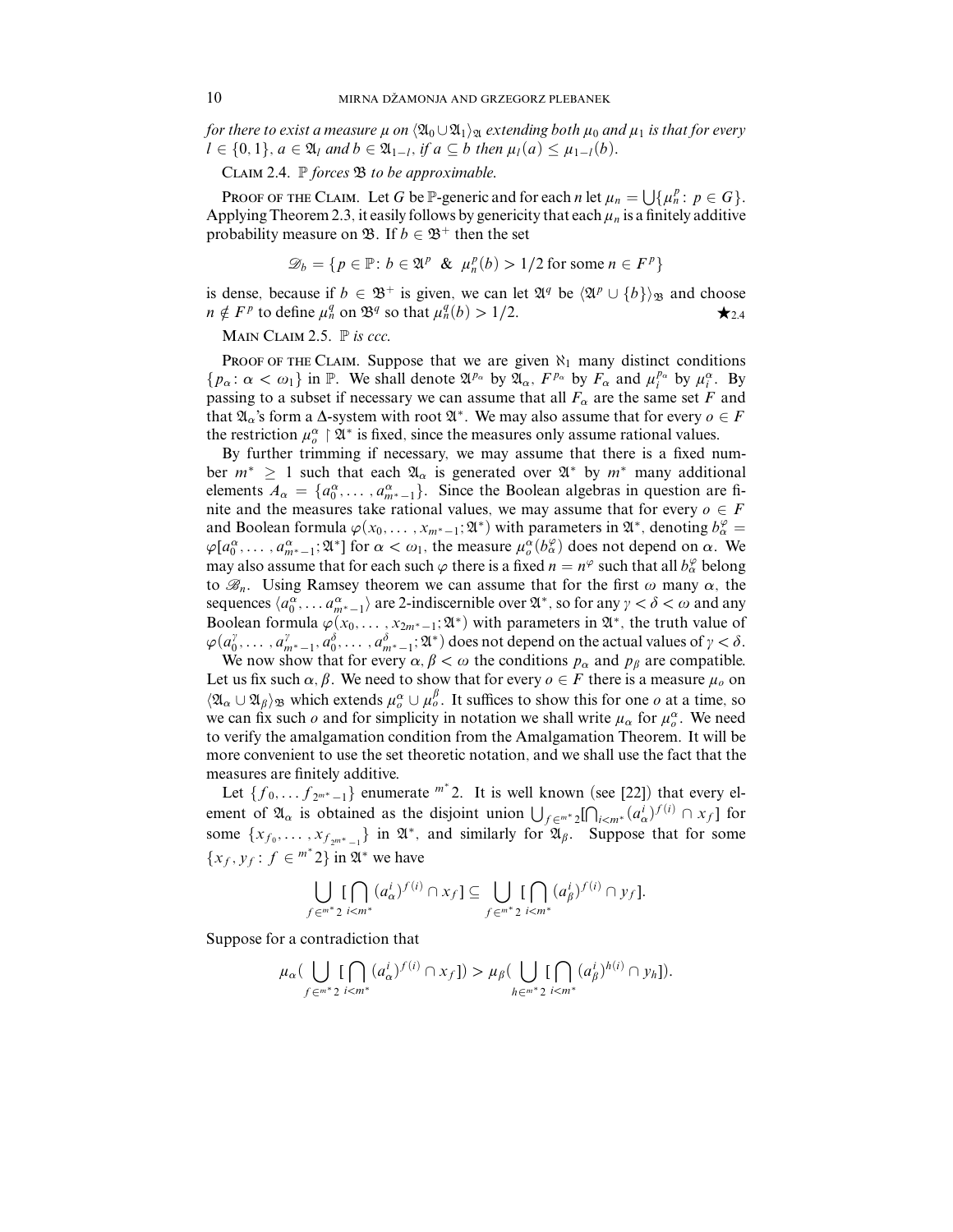By one of our assumptions we have

$$
\mu_{\alpha}(\bigcup_{f \in \mathbb{M}^*} \big[\bigcap_{i \leq m^*} (a_{\alpha}^i)^{f(i)} \cap x_f]\big) = \mu_{\beta}(\bigcup_{f \in \mathbb{M}^*} \big[\bigcap_{i \leq m^*} (a_{\beta}^i)^{f(i)} \cap x_f]\big).
$$

Substituting and simplifying we obtain that it must be the case that

$$
\mu_{\beta}\left(\bigcup_{f\in\mathfrak{m}^*} \prod_{2i="" (a_{\beta}^i)^{f(i)}="" 0,<="" \bigcap_{h\in\mathfrak{m}^*}="" \cap="" \right)="" math="" x_f="" y_h^c="">
$$

so there must be  $f \in \mathbb{R}^n$ <sup>\*</sup> 2 such that

$$
\bigcap_{i
$$

This implies that for every  $\gamma < \omega_1$  we have  $\bigcap_{i \leq m^*} (a_\gamma^i)^{f(i)} \cap x_f \cap \bigcap_{h \in \mathbb{R}^*^*} 2 y_h^c \neq \emptyset$ , and applying the fact that all these elements of  $\mathfrak B$  come from the same subset of  $\mathfrak B$  in which there are no infinite antichains we obtain that there are  $\gamma < \delta < \omega$  such that  $\bigcap_{i \leq m^*} [(a_j^i)^{f(i)} \cap (a_j^i)^{f(i)}] \cap x_f \cap \bigcap_{h \in \mathbb{R}^*} x_f^i \neq \emptyset$ . By indiscernibility we have that

$$
\bigcap_{i
$$

However,

$$
\bigcap_{i
$$

Noticing that for  $f \neq h$  we have  $\bigcap_{i \leq m^*} (a_\beta^i)^{f(i)} \cap \bigcap_{j \leq m^*} (a_\beta^j)^{h(j)} = \emptyset$ , we obtain that the right-hand side is simply  $\bigcap_{j \le m^*} (a_\beta^j)^{f(j)} \cap y_f$ , which is disjoint from  $\bigcap_{j \le m^*} y_h^c$ , a contradiction.  $\star$  2.5</sub>

Finally we shall note that all the measures on the sequence exemplifying approximability are nonatomic, hence certainly their weighted sum is nonatomic as well.

CLAIM 2.6. Let  $\mathbb{P}$ ,  $\mathfrak{B}$  be as in above and further suppose that  $\mathfrak{B}$  is atomless. Let  $\langle u_n : n < \omega \rangle$  *in*  $V^{\mathbb{P}}$  *be the sequence of measures obtained by forcing with*  $\mathbb{P}$ *. Then for* each *n* the measure is nonatomic.

**PROOF.** Let  $m, n < \omega$ . We shall show that the set of conditions in  $\mathbb{P}$  which force that there is a partition of unity in  $\mathfrak{B}$  in which each element has  $\mu_n$ -measure  $\lt 1/m$ , is dense in P.

Given  $p \in \mathbb{P}$ . By defining  $\mu_n^p$  trivially if necessary we can assume  $n \in F^p$ . Let  $\{c_0, c_1, \ldots, c_{k-1}\}\$  be the atoms of  $\mathfrak{A}^p$ , which exist as  $\mathfrak{A}^p$  is finite. Note that these atoms form a partition of unity in  $\mathfrak{A}^p$ . It suffices to define by induction on  $i \leq k$  a sequence  $q_0 = p \le q_1 \le \dots q_k$  of extensions of p such that in each  $\mathfrak{A}^{q_{i+1}}$  there is a partition of  $c_i$  into pieces of  $\mu_n$ -measure  $\lt 1/m$ . Given  $q_i$ , let  $\{d_j^i : j \lt j_i\}$  be the atoms of  $\mathfrak{A}^{q_i}$  which are contained in  $c_i$ . Since  $\mathfrak{B}$  is atomless we can for each *j* find a partition of  $d_j^i$  into at least  $m + 1$  disjoint pieces  $e_0^{i,j}, \ldots e_{m+1}^{i,j}$ . Let  $\mathfrak{A}^i$  be the algebra with the largest element  $c_i$  and generated by all  $e_0^{i,j}, \ldots e_{m+1}^{i,j}$  for  $j < j_i$ . We can define a measure  $\mu^i$  on  $\mathfrak{A}_i$  with  $\mu^i(d_j^i) = \mu_n^{q_i}(d_j^i)$  and  $\mu(e_i^{i,j}) < 1/m$  for every *l*, *j*. By the Amalgamation Lemma and the fact that  $\mathfrak{A}_i \cap \mathfrak{A}^{q_i}$  is the algebra generated by all  $d_j^i$  for  $j < j_i$ , we can find a measure  $\mu_n^i \supseteq \mu_n^{q_i} \cup \mu^i$  defined on  $\langle \mathfrak{A} \cup \mathfrak{A}^{q_i} \rangle$ , and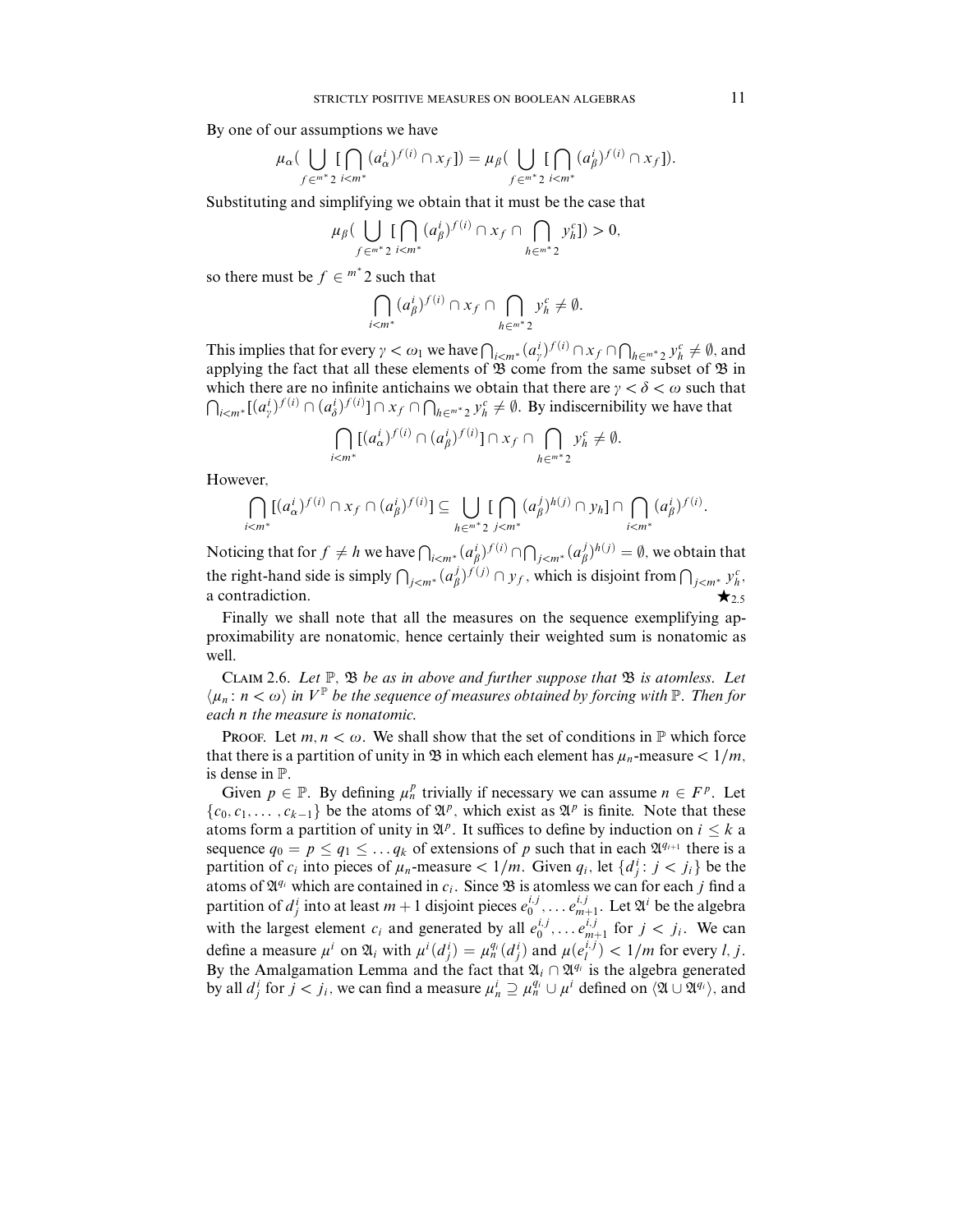hence we can extend  $q_i$  to a condition in  $q_{i+1}$  as required. The conclusion follows by considering  $q_k$   $\star_{2.6}$ 

 $\star_{2.1}$ 

NOTE 2.7. If  $\mathfrak{B}$  is approximable then  $C(K)$  embeds into  $l^{\infty}$  (see [25]), where K is the Stone space of  $\mathfrak{B}$ . Hence we would expect  $\mathfrak{B}$  to have the size of at most the continuum in  $V^{\mathbb{P}}$ . This is exactly what happens because one can easily see that  $\mathbb{P}$  adds |B| many reals,

$$
\langle \mu_n(b) \colon n < \omega \rangle \text{ for } b \in \mathfrak{B}.
$$

With the notation of Theorem 2.1 we note that  $\mathscr B$  has the Kelley property in  $V^{\mathbb P}$ (as it is approximable), and hence it carries a strictly positive measure. In  $V^{\mathbb{P}}$  the size of the algebra is  $\leq \mathfrak{c}$ , so the Radon measure induced on the Stone space of  $\mathscr B$ has Maharam dimension at most c. By a result of Dow and Steprans in [7] this means that in  $V^{\mathbb{P}}$  the algebra  $\mathcal{B}$  must be  $\sigma - n$ -linked for every *n* (see section 3 for a discussion).

We can spell out the meaning of Theorem 2.1 in the context of  $MA + \neg CH$ :

COROLLARY 2.8. If  $MA + \neg CH$  holds then every ccc topological 0-dimensional space of weight *<* c and no isolated points supports a strictly positive continuous measure. Similarly, every ccc atomless Boolean algebra of size *<* c carries a strictly positive nonatomic measure.

Proof. For the first statement, let *K* be such a space, so it is the Stone space of a ccc Boolean algebra  $\mathscr B$  of size c which is atomless. Since by Fact 2.2 K is separable it certainly supports some strictly positive measure, namely a weighted sum of point measures. In particular  $\mathscr B$  satisfies Kelley's condition and hence by Theorem 2.1 has a sequence  $\langle \mu_n : n < \omega \rangle$  exemplifying its approximability, and obtained by forcing with P. By Claim 2.6 a weighted sum of these measures will be a measure as required.

The second statement is proved similarly and even more directly.  $\star_{2.8}$ 

A theorem by Mägerl and Namioka (see Theorem 3.4) shows that approximability of a Boolean algebra is a chain condition. It remains unclear if there is an analogous chain condition characterising algebras with strictly positive separable measures. We note, however, that algebras with strictly positive nonatomic measures can be characterised as follows.

Theorem 2.9. A Boolean algebra B carries a strictly positive nonatomic measure iff there is a decomposition  $\mathfrak{B} \setminus \{0\} = \bigcup_{n < \omega} \mathfrak{B}_n$ , where for each  $n$  we have

- (i)  $\mathfrak{B}_n \subseteq \mathfrak{B}_{n+1};$
- (ii)  $int(\mathfrak{B}_n) \geq 2^{-n}$ ;

(iii) if  $a \in \mathfrak{B}_n$  then there are disjoint  $b, c \in \mathfrak{B}_{n+1}$  with  $b \cup c \leq a$ .

We shall take for granted the following fact, appearing as part of Kelley's proof in [19] and taken in this form from [13], Proposition 391 I.

FACT 2.10. Let  $\mathfrak A$  be a Boolean algebra and  $A \subseteq \mathfrak A \setminus \{0\}$  nonempty. Then

$$
int(A) = \max_{v} \inf_{a \in A} v(A),
$$

where max is taken over all probability (finitely additive) measures on  $\mathfrak{A}$ .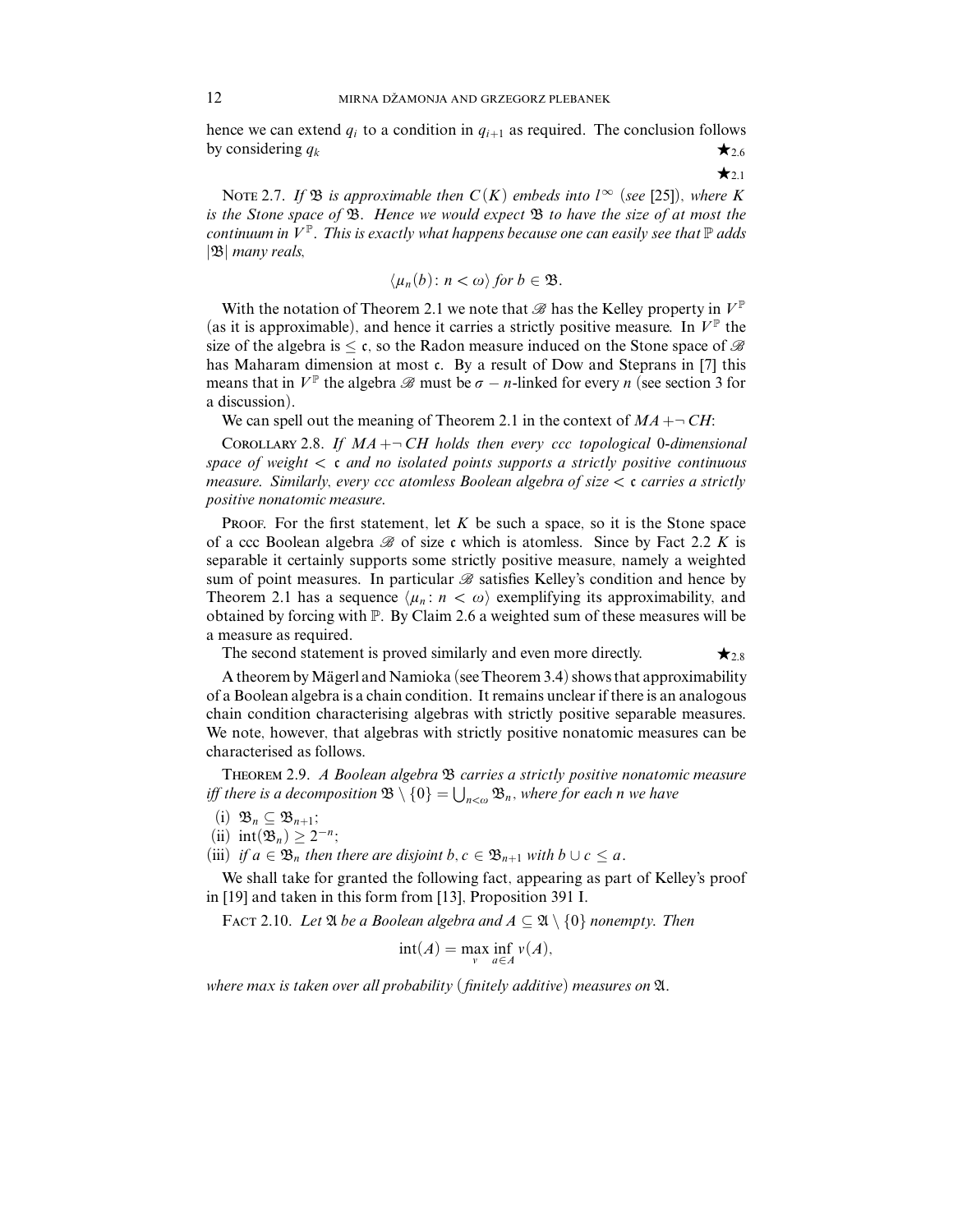PROOF OF THEOREM 2.9.. If  $\mu$  is a strictly positive nonatomic measure on  $\mathfrak B$  then we take  $\mathfrak{B}_n = \{b \in \mathfrak{B} : \mu(b) > 2^{-n}\}\$ . Then (i) is obvious and (ii) is easily seen to hold.

Condition (iii) follows from nonatomicity. It is well–known that if  $\nu$  is a nonatomic Radon measure (on a compact space  $K$ ) then  $\nu$  has the following Darboux property: for every Borel set  $B \subseteq K$  and  $0 < r < v(B)$  there is a compact set  $F \subseteq B$  with  $v(F) = r$ . We can apply this remark to  $v = \hat{\mu}$ , the Radon measure corresponding to  $\mu$  on the Stone space *K* of  $\mathcal{B}$ . Since  $\mu$  is nonatomic, so is *v*. Suppose that  $a \in \mathfrak{B}_n$ , so  $\hat{a}$  is a nonempty clopen set in *K* with  $v(\hat{a}) > 2^{-n}$  and therefore there are disjoint compact sets  $F_1, F_2 \subseteq \hat{a}$  of measure  $> 2^{-n-1}$ . Now there are disjoint *b, c* ∈  $\mathfrak{B}$  such that *b, c* ≤ *a* and  $F_1 \subseteq b$ ,  $F_2 \subseteq \hat{c}$ , and this verifies (iii).

If there is a decomposition of  $\mathfrak B$  satisfying (i)–(iii) then by Fact 2.10 for each *n* we can define a probability measure  $\mu_n$  on B such that for all  $b \in \mathcal{B}_n$  we have  $\mu_n(b) \geq 2^{-n}$ . We let  $\mu$  be any cluster point of the sequence  $(\mu_n)_n$ . It is easily seen that  $\mu$  is a probability measure on  $\mathfrak{B}$ .

Note that if  $a \in \mathcal{B}_n$  then  $\mu(a) \geq 2^{-n}$ . Indeed, by induction on k it easily follows that for all  $k \geq n$  there are  $2^{k-n}$  pairwise disjoint elements in  $\mathcal{B}_k$  contained in *a*. Hence for such *n, k* we have  $\mu_k(a) \geq 2^{k-n} \cdot 2^{-k} = 2^{-n}$ . Consequently,  $\mu$ (*a*) ≥ 2<sup>−*n*</sup> > 0.

Hence  $\mu$  is strictly positive. We can wlog assume that  $1 \in \mathcal{B}_0$ , and apply the previous remark to  $a = 1$ : for every *n* there are pairwise disjoint  $b_i \in \mathcal{B}_n$ ,  $0 \le i \le 2^n - 1$ . Then  $\mu(b_i) \ge 2^{-n}$  so necessarily  $\mu(B_i) = 2^{-n}$  and this shows that  $\mu$  is nonatomic.  $\star_{2.9}$ 

Theorem 2.9 allows us to state the following

COROLLARY 2.11. Assume  $MA + \neg CH$ . Then for atomless Boolean algebras  $\mathcal B$  of size *<* c, the following are equivalent

 $(i)$   $\mathscr{B}$  is ccc, and

(ii)  $\mathcal B$  satisfies the chain condition from Theorem 2.9.

Finally we remark that the method of the proof of Theorem 2.1 can be seen as a template for obtaining various measures on a Boolean algebra with different properties. For the Corollary 2.8 we could have used a subcase of the method in which we would have only forced one measure and required it to be strictly positive and nonatomic.

§**3. Boolean algebras of small size and some combinatorial conditions.** Corollary 2.8 suggests a few more questions about Boolean algebras of size *<* c, which we shall consider in this section. We shall first show that Corollary 2.8 cannot be proved in *ZFC*. In the original version of the paper we noticed that by a modification of a classical Gaifman space, se e.g. [6] Theorem 6.23 or [2], one can define a Boolean algebra of size non $(\mathcal{M})$ , which is ccc (in fact satisfies Knaster's condition) but carries no strictly positive measure. The referee remarked that a construction due to Todorcevic [27], Theorem 8.4, gives an analogous algebra of cardinality the smaller cardinal invariant add( $\mathcal{N}$ ), the additivity of the Lebesgue measure. We give a sketch of the argument.

THEOREM 3.1 (Todorčević). There is a Boolean algebra  $\mathfrak A$  such that (i)  $|\mathfrak{A}| = \mathrm{add}(\mathcal{N}),$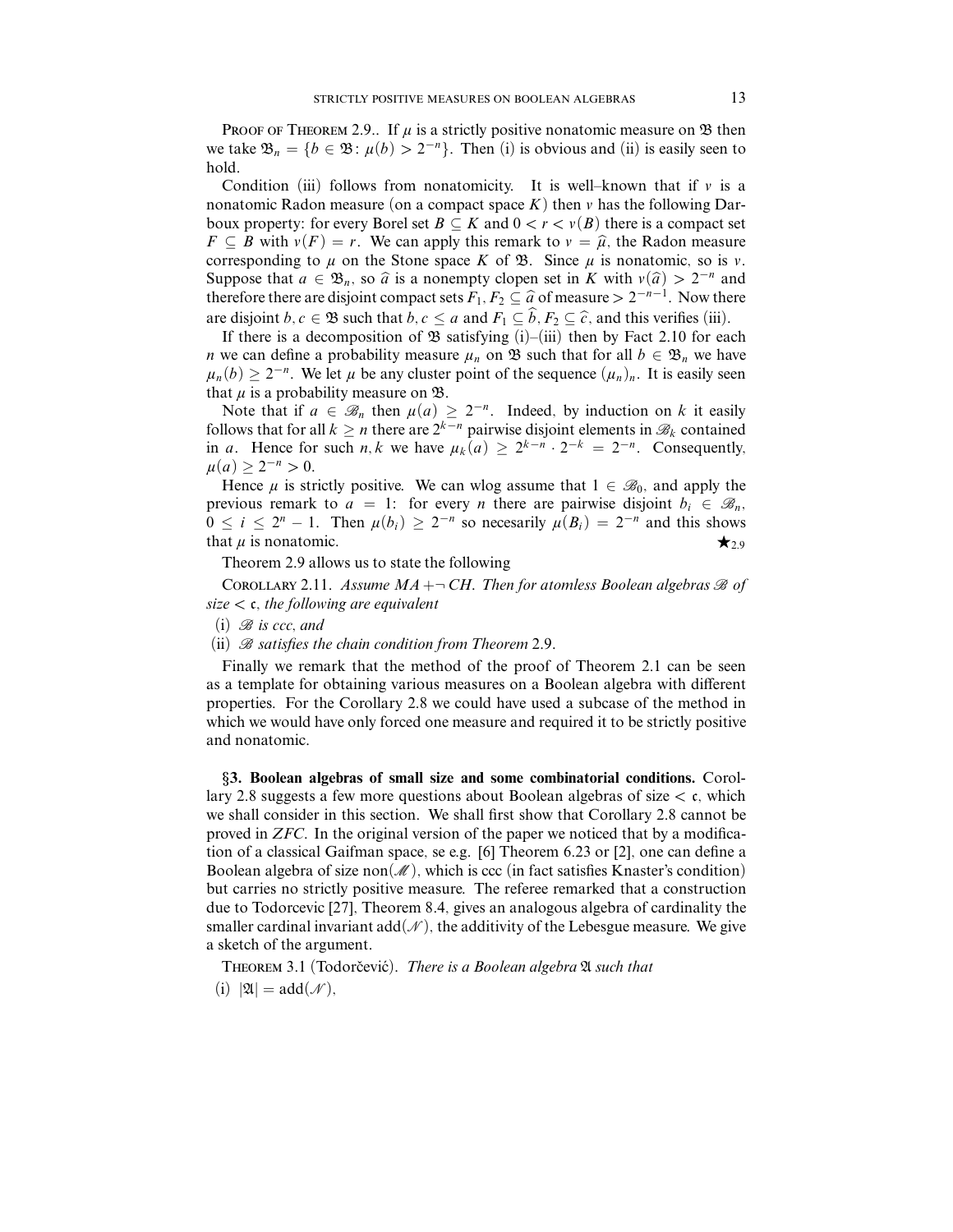- (ii)  $\mathfrak A$  *is ccc but not*  $\sigma$ *–centred*,
- (iii)  $\mathfrak A$  *is generated by a subfamily*  $\mathscr G$  *with the property that if*  $a, b \in \mathscr G$  *then*  $a \leq b$ *,*  $b \le a$  or  $a \cdot b = 0$ .

Consequently, there is no strictly positive measure on A.

PROOF. In [27] Theorem 8.4 there is a construction of a Boolean algebra  $\mathfrak B$ given by two sets of generators. Taking only the first kind of generators  $T_a$  from that construction we obtain a subalgebra  $\mathfrak A$  of  $\mathfrak B$  satisfying the properties (i)–(iii) above. We shall only check that (ii) and (iii) imply that  $\mathfrak A$  carries no strictly positive measure, because this fact is not mentioned explicitely in [27].

LEMMA 3.2. Suppose that an algebra  $\mathfrak A$  is generated by a subfamily  $\mathcal G$  such that if *a*, *b* ∈ *G* then *a*  $\leq$  *b*, *b*  $\leq$  *a* or *a* · *b* = 0, and that **2***i is* not *σ*-centred. Then **2***i carries* no strictly positive measure.

Proof. Assume that  $\mu$  is a strictly positive measure on  $\mathfrak{A}$ . Fix  $r > 0$  and consider  $G_r = \{g \in \mathcal{G} : \mu(g) > r\}$ . Let  $L_0$  be a maximal linearly ordered part of  $G_r$ ; denote  $r_0 = \inf \{ \mu(a) : a \in L_0 \}$  and take  $a_0 \in L_0$  such that  $\mu(a_0) < r_0 + r/2$ .

Then  $L_1$  be a maximal linearly ordered part of  $G \setminus L_0$ ; define  $r_1$  and  $a_1$  as above, etc.

The point is that for  $k \neq l$  the elements  $a_k$  and  $a_l$  are disjoint. Let us show this on the example of  $a_0$  and  $a_1$ : indeed, by maximality of  $L_0$  there are  $x_0 \in L_0$  and  $x_1 \in L_1$  such that  $x_0x_1 = 0$ . Suppose that  $a_0$  and  $a_1$  are not disjoint. We have  $\mu(a_0 - x_0) < r/2$ ,  $\mu(x_1) \ge r$ , so  $x_1$  cannot be below  $a_0$ . If  $x_1 \le a_1$  this gives that *a*<sub>1</sub> is not below *a*<sub>0</sub>. If  $a_1 \leq x_1$  and  $a_1 \leq a_0$  then  $a_1 \leq x_1 \cdot a_0 \leq a_0 \setminus x_0$ , which is a contradiction. Therefore since  $x_1$  and  $a_1$  are both from  $L_1$  we conclude that  $a_1$ cannot be below  $a_0$ .

If  $a_0 \le a_1$  and  $a_1 \le x_1$  we get a contradiction wth  $x_0 \cdot x_1 = 0$ . If  $a_0 \le a_1$  and  $x_1 \leq a_1$ , since  $\mu(a_1) < r_1 + r/2$  we have  $\mu(a_1 \setminus x_1) < r/2$ , yet  $a_0 \cdot x_0 \leq a_1 \setminus x_1$ , a contradiction.

It is now clear that the process of defining  $L_n$ 's will stop after at most  $1/r$  steps. Therefore  $\mathcal{G}_r$  is finitely centred and thus  $\mathcal{G}$  (and consequently  $\mathfrak{A}$ ) is  $\sigma$ –centred, a contradiction.  $\star$ <sub>3.2</sub>

 $\star$ <sub>31</sub>

Next we show an example of small (i.e., of size  $\langle$  c) Boolean algebra admitting a strictly positive measure but no separable strictly positive measure. Let  $\lambda_{\kappa}$  be the usual product measure on  $\{0, 1\}^k$  and let  $\mathcal{N}_k$  be the corresponding ideal of null sets. We consider the measure algebra  $\mathfrak A$  of  $\lambda_{\omega_1}$  and its Stone space  $S = \text{ULT}(\mathfrak A)$ ; let  $\psi$  be the Radon measure on *S* induced by  $\lambda_{\omega_1}$ . Recall that  $cof(\mathcal{N}_{\omega}) = cof(\mathcal{N}_{\omega_1})$  agrees with the cofinality of the ideal of *v*–null sets, see [12]. Also recall that it is consistent that  $\text{cof}(\mathcal{N}_\omega) = \omega_1 < \mathfrak{c}$ ; this is so in the Sacks model, see e.g. [5].

THEOREM 3.3. Assuming  $\text{cof}(\mathcal{N}_\omega) = \omega_1$  there is a Boolean algebra  $\mathfrak B$  of cardinality  $\omega_1$  such that  $\mathfrak B$  has a strictly positive measure but carries no strictly positive separable measure.

PROOF. By our assumption and the remarks preceding the Theorem we can find a family  $\{Z_{\xi} : \xi < \omega_1\}$  of closed subsets of *S* with  $\lambda(Z_{\xi}) = 0$ , which is cofinal for the ideal of *v*–null sets. We can moreover assume that every  $Z_{\xi}$  is a  $G_{\delta}$  so we can for every  $\zeta < \omega_1$  fix a decreasing sequence  $(a_n^{\xi})_{n \in \omega}$  in  $\mathfrak{A}$  such that  $Z_{\xi} = \bigcap_{n \in \omega} \widehat{a}_n^{\xi}$ .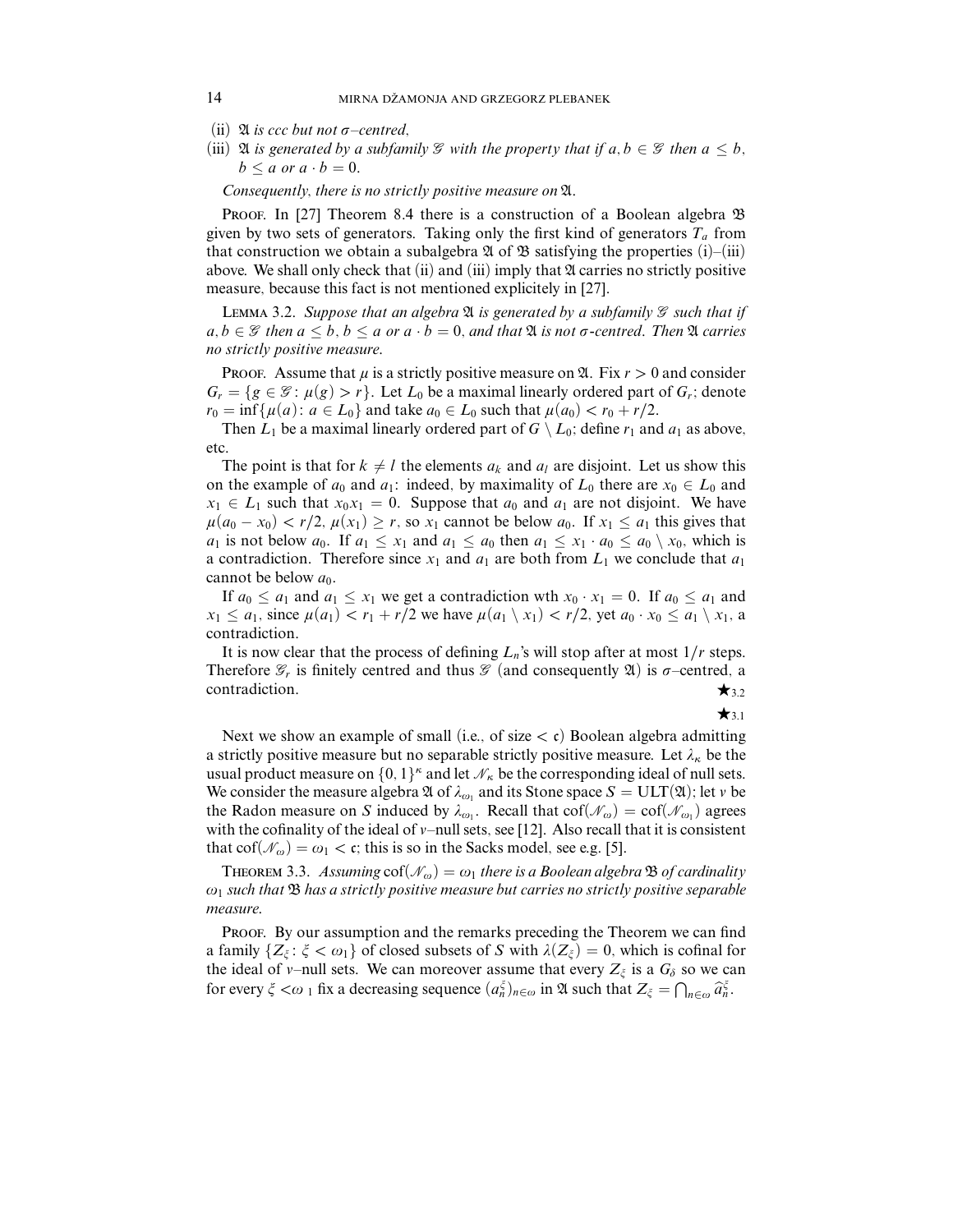Note that for every  $\eta < \omega_1$  there is  $0 \neq b_n \in \mathfrak{A}$  such that whenever  $\xi < \eta$  then  $b_{\eta} \cdot a_{n}^{\xi} = 0$  for *n* large enough (indeed we have only countably many sequences on which the measure tends to 0).

Let  $\mathfrak B$  be the algebra generated by all  $b_n$ ,  $\eta < \omega_1$ . Then  $\mathfrak B$  is a subalgebra of  $\mathfrak A$  of size  $\omega_1$  and clearly  $\mathfrak B$  has a strictly positive measure.

Consider any separable measure  $\mu_0$  on  $\mathfrak{B}$ . Then  $\mu_0$  can be extended to a separable measure  $\mu$  on  $\mathfrak A$  (see Fact 0.4). The measure  $\mu$ , as a measure on *S*, is concentrated on some set  $\bigcup_{n \in \omega} Z_n$  where  $Z_n$  are closed and  $\lambda(Z_n) = 0$  for every *n*. We have  $Z_n \subseteq Z_{\xi_n}$  for some  $\xi_n$ ; take any  $\eta$  with  $\omega_1 > \eta > \xi_n$  for every *n*. We have

$$
\widehat{b_{\eta}}\cap \bigcup_{n\in\omega}Z_n=\emptyset,
$$

which gives  $\mu(b_n) = 0$  and hence  $\mu_0(b_n) = 0$ , i.e.,  $\mu_0$  is not strictly positive on  $\mathfrak{B}$ .

For completeness, we mention now a couple of known results about decompositions of Boolean algebras. Theorem 2.3 of [20] gives a combinatorial characterisation of approximable Boolean algebras. The proof uses the equivalence between approximability of a Boolean algebra  $\mathfrak B$  and the weak<sup>\*</sup> separability of the space  $M_1^+(K)$ , where *K* is the Stone space of  $\mathfrak{B}$ , and is phrased in terms of  $\pi$ -bases of compact Hausdorff spaces. As the direct argument in the language used here is very simple we include it for convenience. It is conceivable that adding some properties to this characterisation would indeed give a characterisation of Boolean algebras that carry a separable strictly positive measure- we clearly have not been able to do this.

THEOREM 3.4 (Mägerl–Namioka). A Boolean algebra  $\mathfrak B$  is approximable iff for *every*  $\varepsilon > 0$  (equivalently: for some  $\varepsilon \in (0,1)$ ) there is a decomposition  $\mathfrak{B} \setminus \{0\} =$  $\mathfrak{B}_{n}^{\varepsilon}$ , where for each *n* we have  $\text{int}(\mathfrak{B}_{n}^{\varepsilon}) \geq 1 - \varepsilon$ .

**PROOF.** In the forward direction, suppose that  $\langle \mu_n : n \langle \omega \rangle$  is a sequence of measures exemplifying the approximability of a Boolean algebra  $\mathcal{B}$ . Given  $\varepsilon > 0$ . Let  $\mathfrak{B}_{n}^{\varepsilon} = \{b \in \mathfrak{B} : \mu_{n}(b) > 1 - \varepsilon\}$ . Since  $\mu_{n}$  is a measure on  $\mathfrak{B}$  such that  $\mu_n(b) > 1 - \varepsilon$  for all  $b \in \mathfrak{B}_n^{\varepsilon}$  we have by Fact 2.10 that  $\text{int}(\mathfrak{B}_n^{\varepsilon}) \ge 1 - \varepsilon$ . It follows from the choice of  $\mu_n$ 's that  $\mathfrak{B} \setminus \{0\} = \bigcup_{n < \omega} \mathfrak{B}_n^{\varepsilon}$ .

In the other direction let us consider for each  $m \geq 1$  the decomposition  $\mathfrak{B} \setminus \{0\} =$  $n <sub>n<\omega</sub>$   $\mathfrak{B}_n^{1/m}$ . Using the choice of these sets and Fact 2.10 we can define a measure  $\mu_n^m$  on B such that for all  $b \in \mathfrak{B}_n^m$  we have  $\mu_n^m(b) \geq 1 - 1/m$ . Reenumerating  $\langle \mu_n^m : n < \omega, 1 \le m \rangle$  as  $\langle \mu_n : n < \omega \rangle$  we obtain the measures that exemplify that  $\mathfrak{B}$ is approximable.  $\star$ <sub>3.4</sub>

We note that Dow and Steprans in [7] obtain a combinatorial criterion that distinguishes measure algebras of type  $\lt c$  for larger ones. Namely, they prove that the measure algebra on  $2^k$  for  $\kappa \leq \mathfrak{c}$  is  $\sigma - n$  linked for each  $n < \omega$ , and it is not  $\sigma - n$  linked for  $\kappa > c$ .

We finish by mentioning a question of a different nature. It is clear that every approximable Boolean algebra carries a strictly positive measure, as such a measure can be obtained as a weighted sum of the measures on the sequence exemplifying approximability. The notion of approximability can be easily generalised to higher dimensions: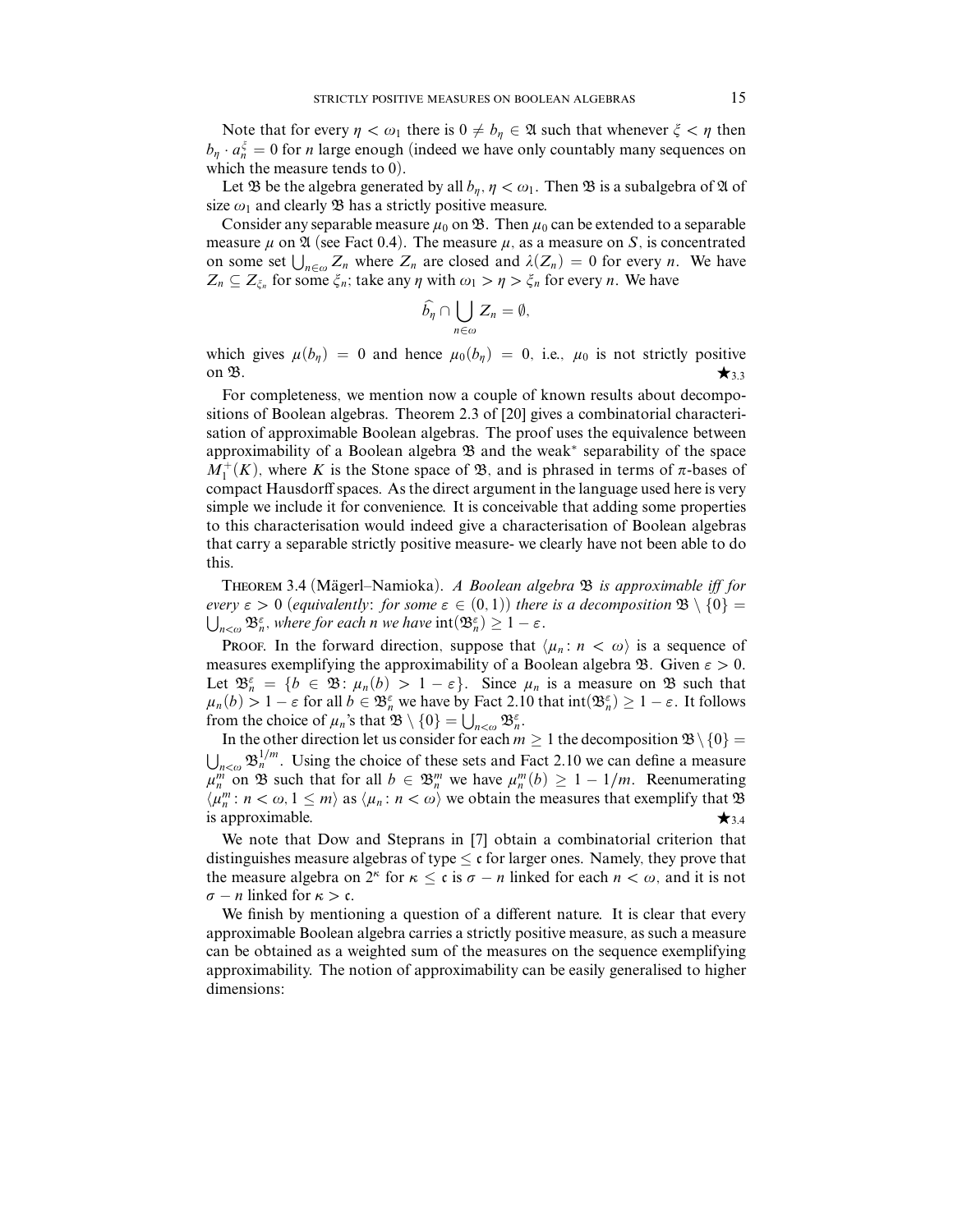Definition 3.5. A compact space *K* is said to be *κ*-approximable if there is a sequence  $\langle \mu_\alpha : \alpha < \kappa \rangle$  of probability measures on *K* such that for every open  $O \subseteq K$ there is  $\alpha$  such that  $\mu_\alpha$ (O) > 1/2. A Boolean algebra  $\mathfrak B$  is *κ*-approximable if its Stone space is *κ*-approximable.

Clearly *K* is *κ*-approximable iff  $C(K)$  embeds into  $l^{\infty}(\kappa)$ . There does not seem to be anything in *κ*-approximability that guarantees the existence of a strictly positive measure. Also note that  $\kappa = \aleph_0$  is rather special in that every separable compact space is the support of a separable measure, but this fact need not generalise to  $\kappa > \aleph_0$ . Hence we can ask:

Question 3.6. Suppose that a Boolean algebra satisfies the Kelley property and is *κ*-approximable. Is there necessarily a strictly positive measure on B of measure density *κ*?

## **REFERENCES**

[1] S. A. Argyros, *On compact spaces without strictly positive measure*, *Pacific Journal ofMathematics*, vol. 105 (1983), no. 2, pp. 257–272.

[2] S. A. Argyros, S. Mercourakis, and S. Negrepontis, *Functional-analytic properties of Corsoncompact space*, *Studia Math.*, vol. 89 (1988), no. 3, pp. 197–229.

[3] B. BALCAR, T. JECH, and T. PAZÁK, *Complete ccc boolean algebras, the order sequential topology, and a problem of von Neumann*, *Bulletin of the London Mathematical Society*, vol. 37 (2005), no. 6, pp. 885–898.

[4] A. BLASZCZYK and A. SZYMAŃSKI, *Cohen algebras and nowhere dense ultrafilters*, *Bulletin of the Polish Academy of Sciences*, vol. 49 (2001), no. 1, pp. 15–25.

[5] K. Ciesielski and J. Pawlikowski, *The covering property axiom, CPA*, Cambridge University Press, 2004.

[6] W. W. Comfort and S. Negrepontis, *Chain conditions in topology*, Cambridge University Press, 1982.

[7] A. Dow and J. Steprans, *The !-linkedness of measure algebra*, *Canadian Mathematical Bulletin*, vol. 37 (1993), no. 1, pp. 42–45.

[8] R. Engelking, *General topology*, 2nd ed., Sigma Series in Pure Mathematics, vol. 6, Heldermann Verlag, Berlin, 1980, Translated from the Polish by the author.

[9] I. Farah, *Examples of epsilon-exhaustive submeasures*, *Fundamenta Mathematicae*, vol. 181 (2004), pp. 257–272.

[10] I. FARAH and B. VELIČKOVIĆ, von Neumann's problem and large cardinals, **Bulletin of the London** *Mathematical Society*, vol. 38 (2006), no. 6, pp. 907–912.

[11] D. H. Fremlin, *Consequences of martin's axiom*, Cambridge University Press, 1984.

[12] , *Measure algebras*, *Handbook of Boolean algebras* (J. D. Monk, editor), vol. III, North– Holland, 1989.

[13] , *Measure theory*, *Measure algebras*, vol. 3, Torres Fremlin, 2002.

[14] , *Measure theory*, *Topological measure spaces*, vol. 4, Torres Fremlin, 2003.

[15] H. Gaifman, *Concerning measures on Boolean algebras*, *Pacific Journal of Mathematics*, vol. 14 (1964), pp. 61–73.

[16] R. J. GARDNER and W. F. PFEFFER, *Borel measures*, *Handbook of set-theoretic topology* (K. Kunen and J. E. Vaughan, editors), Elsevier Science Publishers B. V., 1984, pp. 961–1043.

[17] A. Horn and A. Tarski, *Measures in Boolean algebras*, *Transactions of the American Mathematical Society*, vol. 64 (1948), no. 3, pp. 467– 497.

[18] I. JUHÁSZ and A. SZYMAŃSKI, *d-calibers and d-tightness in compact spaces*, *Topology and its Applications*, vol. 151 (2005), pp. 66–76.

[19] J. L. Kelley, *Measures on Boolean algebras*, *Pacific Journal of Mathematics*, vol. 9 (1959), pp. 1165–1177.